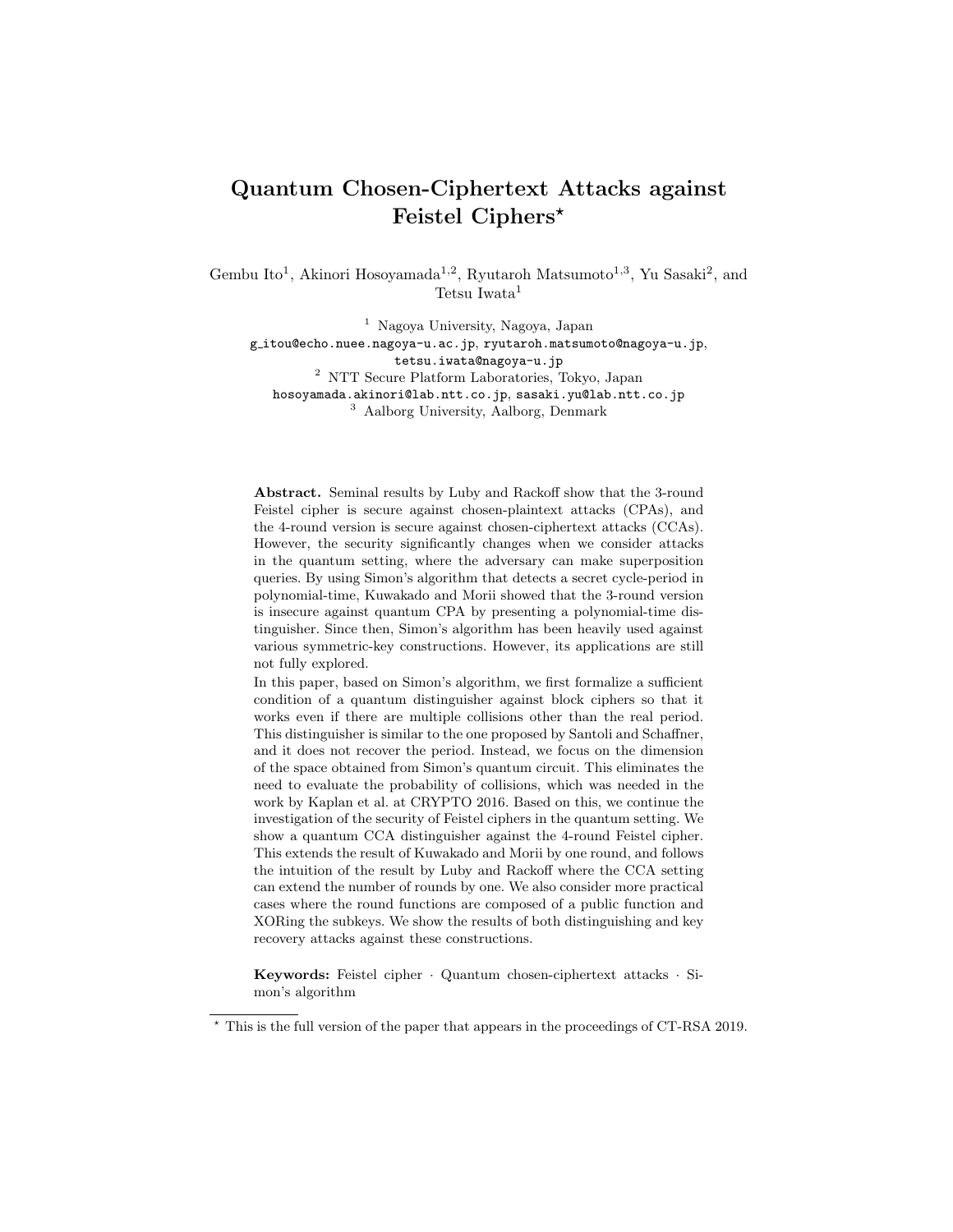## 1 Introduction

A block cipher is an important cryptographic primitive that is widely adopted in various secure communication protocols and security products. A block cipher is a pseudo-random permutation (PRP), i.e. it takes a key as input and provides distinct permutations that cannot be distinguished from a random permutation for distinct key inputs.

Designing an efficient block cipher is a long-term challenge in symmetric-key cryptography. One of the most popular approaches is to use the Feistel network, in which an *n*-bit state is divided into  $n/2$ -bit halves denoted by  $a_i$  and  $b_i$ , and the state is updated by iteratively applying the following two operations;

$$
b_{i+1} \leftarrow a_i \oplus F_{K_i}(b_i), \qquad a_{i+1} \leftarrow b_i,
$$

where  $F_{K_i}$  is a keyed function taking a subkey  $K_i$  as input. The construction is known as the Luby-Rackoff construction. In this paper, we call it Feistel-F to make the name consistent with other constructions. The diagram of the construction is drawn in the left of Fig. [1.](#page-2-0) Luby and Rackoff [\[18\]](#page-19-0) proved that when  $F_{K_i}$  is a pseudo-random function (PRF), 3-round and 4-round Feistel ciphers are PRPs up to  $O(2^{n/4})$  queries against chosen-plaintext attacks (CPAs) and chosen-ciphertext attacks (CCAs), respectively. Luby and Rackoff also showed the tightness of the number of rounds by demonstrating efficient attacks against 2 and 3 rounds in the corresponding attack models.

While the provable security bounds derived by Luby and Rackoff are attractive, using a PRF for  $F_{K_i}$  requires significant implementation costs, and this is often practically infeasible. To design a block cipher for practical usage, the subkey space is often limited to  $\{0,1\}^{n/2}$ , and  $F_{K_i}(b_i)$  is defined as

$$
b_{i+1} \leftarrow a_i \oplus F(K_i \oplus b_i), \qquad a_{i+1} \leftarrow b_i,
$$

where  $F$  is a public function. In this paper, we call this construction  $Feistel-KF$ . See the middle figure of Fig. [1.](#page-2-0) Feistel-KF includes a lot of practical designs, e.g. DES [\[19\]](#page-19-1) and Camellia [\[1\]](#page-18-0), where the function  $x \mapsto F(K_i \oplus x)$  is not a PRF, and generic attacks on this construction have been widely studied, e.g. impossible differential attacks [\[14\]](#page-19-2), meet-in-the-middle attacks [\[12](#page-19-3)[,10\]](#page-19-4), dissection attacks [\[5\]](#page-19-5) and division property [\[23\]](#page-20-0).

It is also possible to inject a subkey  $K_i \in \{0,1\}^{n/2}$  outside the F function as

$$
b_{i+1} \leftarrow a_i \oplus F(b_i) \oplus K_i, \qquad a_{i+1} \leftarrow b_i.
$$

We call this construction *Feistel-FK*, which is illustrated on the right of Fig. [1.](#page-2-0) This construction provides implementation advantages and can be seen in several lightweight designs e.g. Piccolo [\[21\]](#page-20-1), Simon [\[2\]](#page-18-1) and Simeck [\[24\]](#page-20-2).

The discussion so far is about the classical computation setting, while the security of symmetric-key schemes against quantum computers has become active recently. Owing to less mathematical structure in symmetric-key schemes than public-key schemes, there was a belief that simply doubling the key size in order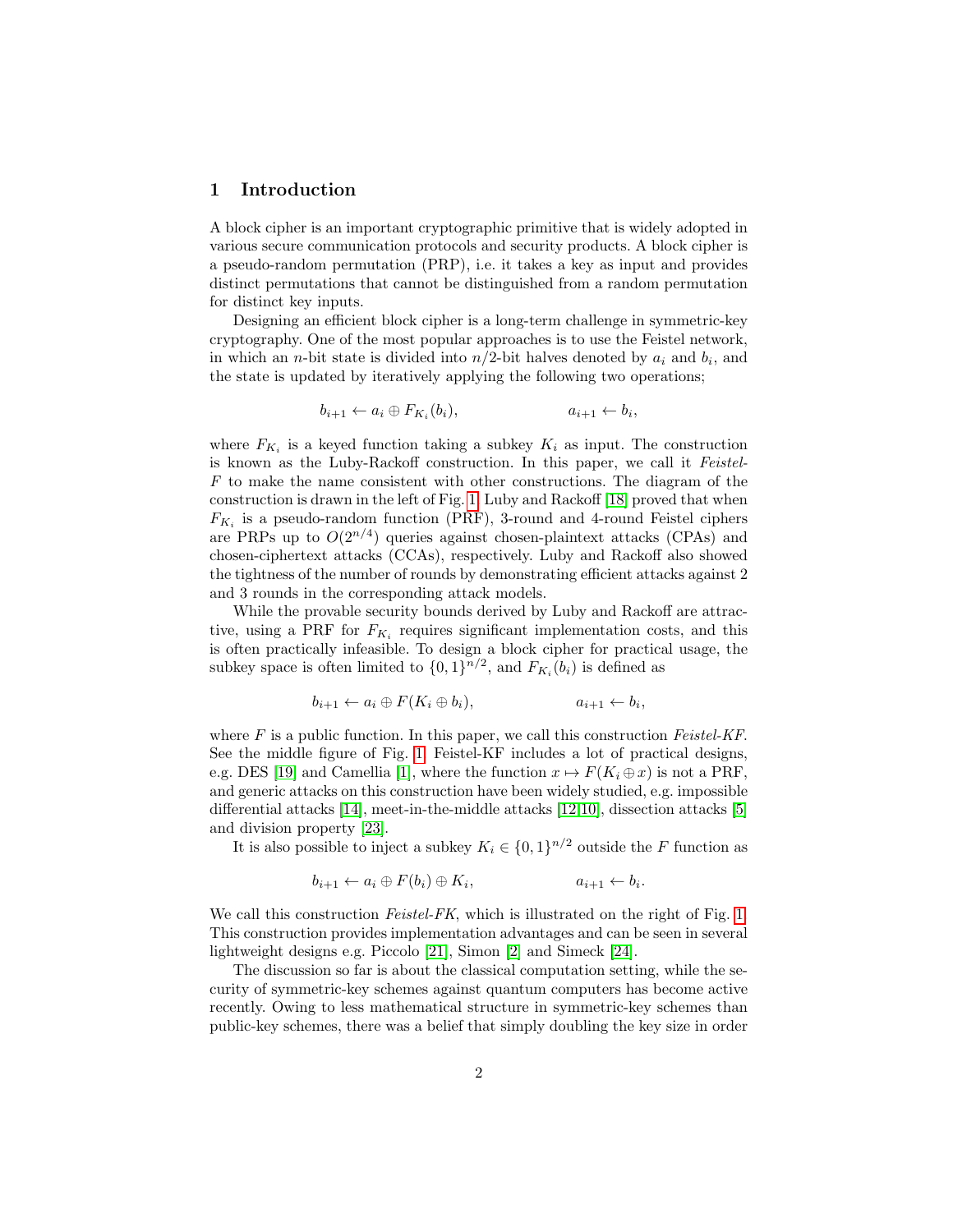

<span id="page-2-0"></span>Fig. 1. Our target constructions.

to resist the exhaustive key search by Grover's algorithm [\[9\]](#page-19-6) is sufficient to protect symmetric-key schemes from quantum computers. However, Kuwakado and Morii [\[15\]](#page-19-7) demonstrated that, by exploiting Simon's algorithm [\[22\]](#page-20-3), the Feistel ciphers can be distinguished from a random permutation only in polynomial-time of the output size under the assumption that the adversary can make quantum superposition queries. Since then, many polynomial-time attacks using Simon's algorithm have been proposed e.g. key recovery against Even-Mansour construction [\[16\]](#page-19-8), forgery on various CBC-like MACs [\[13\]](#page-19-9), and cryptanalysis of AEZ [\[3\]](#page-18-2). Moreover, Leander and May [\[17\]](#page-19-10) showed a clever method to combine Grover's and Simon's algorithms to recover the key against the FX construction. See also [\[20\]](#page-19-11).

The attack model that adversaries can make quantum queries is worth investigating. This model is a natural extension of the classical attack models, and theoretically interesting. Any symmetric scheme broken in this model should not be implemented on a quantum computer. Moreover, the threat of this attack model becomes significant if an adversary has access to its white-box implementation. Because arbitrary classical circuit can be converted into quantum one, the adversary can construct a quantum circuit from the classical source code given by the white-box implementation.

There are several attacks on Feistel ciphers in the quantum setting. Besides the first work in [\[15\]](#page-19-7), a meet-in-the-middle attack in the quantum setting was discussed in [\[11\]](#page-19-12) and appending key-recovery rounds by applying the algorithm by Leander and May  $[17]$  was discussed in  $[11, 8, 7]$  $[11, 8, 7]$  $[11, 8, 7]$  $[11, 8, 7]$  $[11, 8, 7]$ . However, the following important issues have not been discussed by the previous work.

– Security analysis of Feistel ciphers against chosen-ciphertext adversaries is missing. In the classical setting, the tight bound of the number of rounds is known for the Feistel-F construction, and clarifying the number of rounds that can be attacked in the quantum setting leads us a deeper understanding of the Feistel-F construction. Furthermore, the quantum setting assumes strong power of adversaries, hence considering CCAs is more reasonable. We note that there are results in a CCA setting on Feistel ciphers with a specific key scheduling function called 2 key- or 4 key-alternation Feistel ciphers and their variants [\[6,](#page-19-15)[4\]](#page-18-3), however, we are considering more general constructions.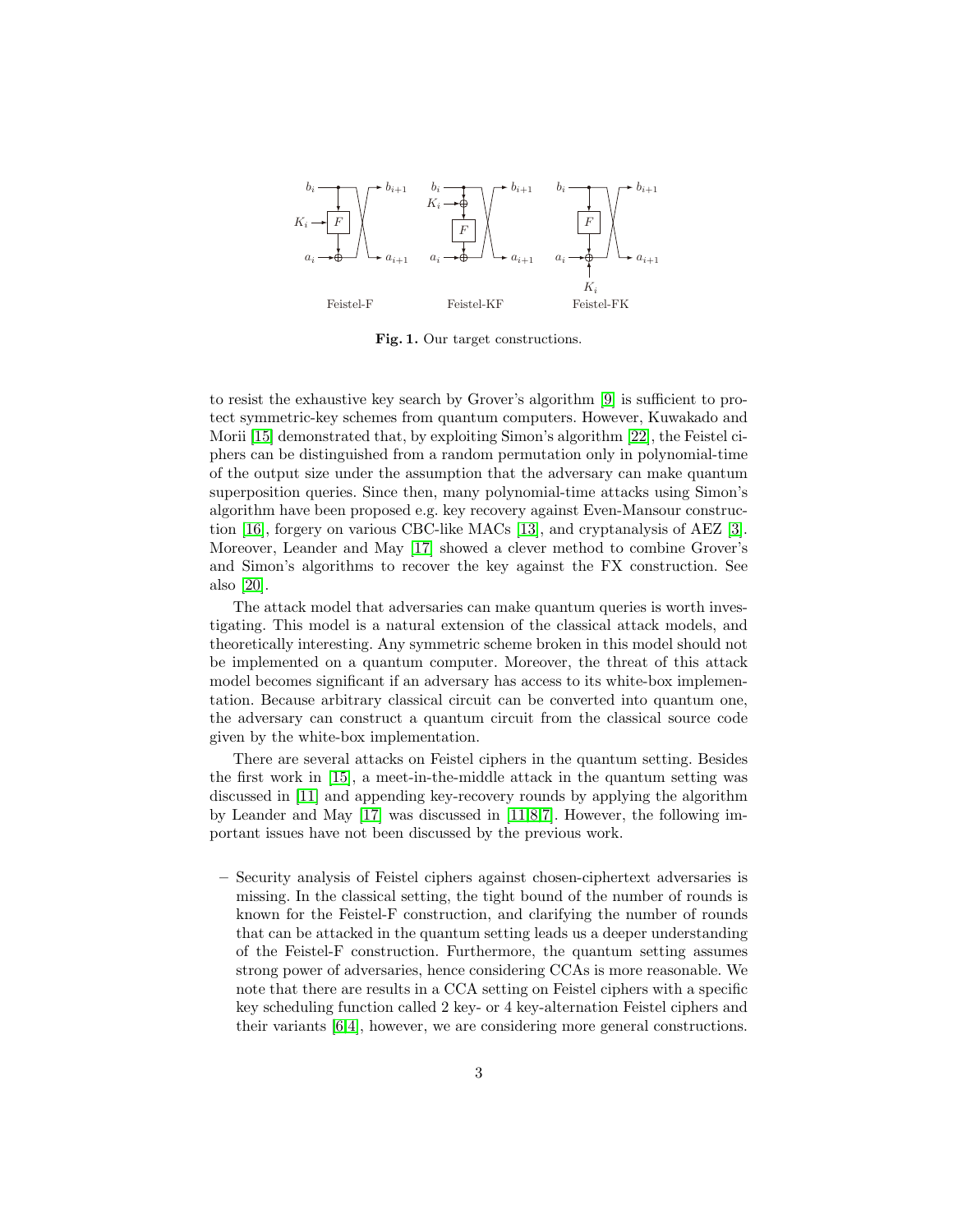– Discussion on practical constructions is missing. Although the Luby-Rackoff construction is a good object to study theoretical aspects of the Feistel ciphers, in general, it cannot be implemented efficiently in practice. Therefore, the analyses of practical constructions like Feistel-KF and Feistel-FK are needed. Again, we are interested in general constructions that do not rely on a specific key scheduling function.

Our Contributions. In this paper, we further investigate the security of the Feistel ciphers against quantum adversaries. In particular, we show CCA distinguishers that can distinguish more rounds than the previous CPA distinguishers. In addition, we extend the distinguishers to key recovery attacks for the practical constructions, i.e. Feistel-KF and Feistel-FK.

We start with several fundamental observations about Simon's algorithm that detects a secret cycle-period in polynomial-time. The usage of Simon's algorithm in the previous work can be classified into two types; the first type uses Simon's algorithm for key recovery attacks, namely, the recovered secret cycle-period corresponds to the key of the construction such as [\[16\]](#page-19-8) and [\[13\]](#page-19-9), whereas the second type uses Simon's algorithm for distinguishers, e.g. to distinguish the construction from an ideal one [\[15,](#page-19-7)[20\]](#page-19-11) or to distinguish the right key guess from wrong key guesses [\[17,](#page-19-10)[11,](#page-19-12)[8](#page-19-13)[,7\]](#page-19-14).

We observe that, for the second type, recovering the secret cycle-period is not necessary as long as a non-ideal behavior is detected. If we follow [\[13\]](#page-19-9) to recover the secret cycle-period by using Simon's algorithm, one has to derive the upper bound on the probability of a collision other than the period. However, there are cases where obtaining the upper bound is non-obvious, and it may be difficult to prove it in attacks on complicated constructions. This motivates us to relax the requirement of recovering the period in Simon's algorithm. Technically, we focus on the property that the dimension of the space spanned by the vectors in Simon's algorithm, instead of the exact period s. Namely, the dimension of the space is at most  $\ell - 1$  if the target function has a period s, where  $\{0, 1\}^{\ell}$  is the domain of the function evaluated by Simon's algorithm. This modification eliminates the need to derive the upper bound on the probability of a collision other than the period s. Note that Santoli and Schaffner pointed out a similar observation [\[20\]](#page-19-11), and we are dealing with a general class of block ciphers, and we also formalize a sufficient condition so that the distinguisher works.

We then apply the above observations to attack several Feistel ciphers. For the Feistel-F construction, we show that a cycle-period can be formed for 4 rounds in the CCA setting. This leads to a 4-round polynomial-time CCA distinguisher, which is 1-round longer than the CPA distinguisher by Kuwakado and Morii [\[15\]](#page-19-7). The attack is then extended to the practical constructions; Feistel-KF and Feistel-FK. For Feistel-KF, although the distinguisher is the same as the one for Feistel-F, we can now discuss the key recovery attack owing to the practical size of the secret key. We obtain 7-round key recovery attacks that recover  $7n/2$ -bit key with  $O(2^{3n/4})$  complexity. For Feistel-FK, the CCA distinguisher is extended to 6 rounds and we obtain 9-round key recovery attacks that recover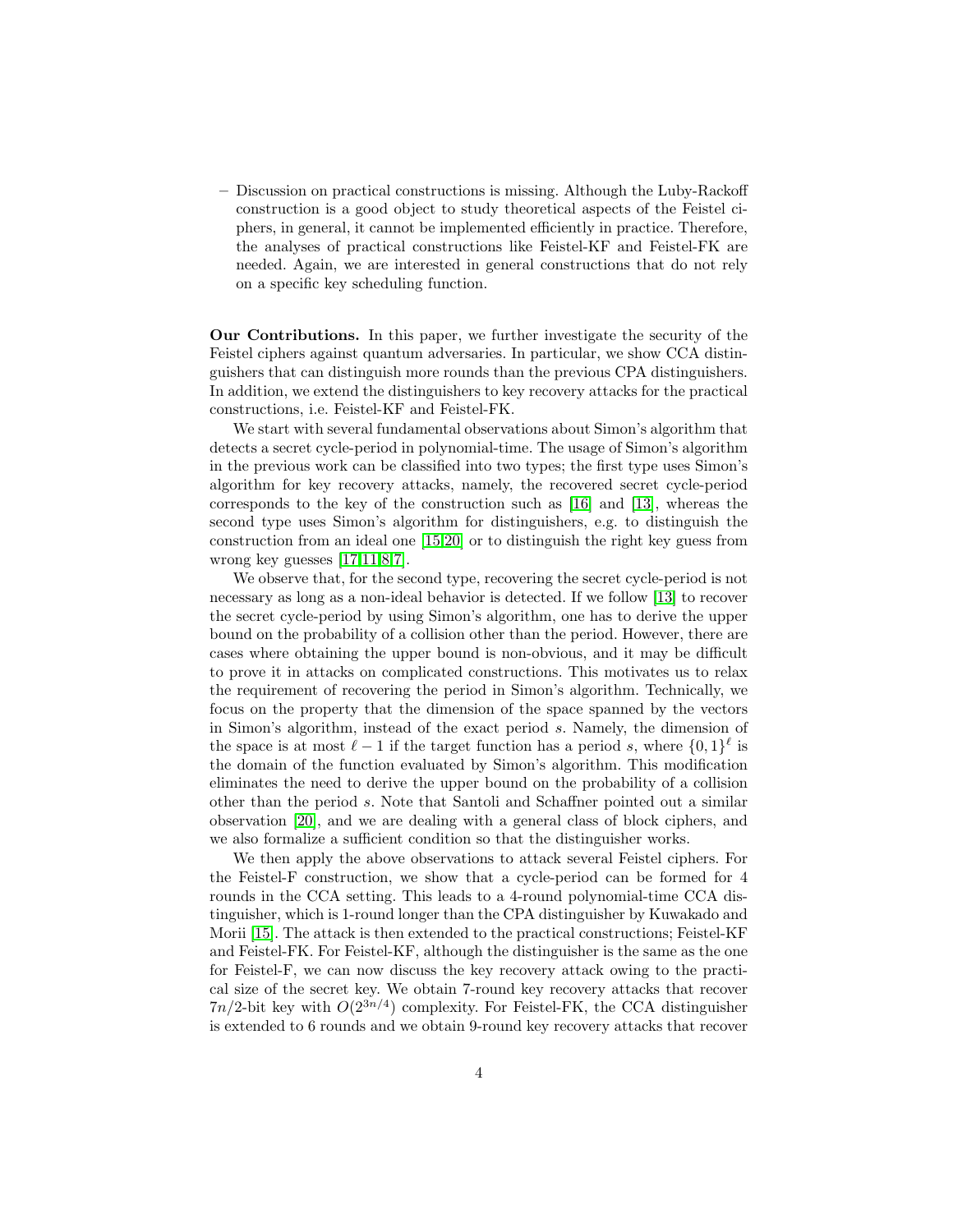<span id="page-4-0"></span>Table 1. Comparison of the number of attacked rounds in various settings. "Dist." and "KR" denote distinguisher and key recovery attack, respectively. Superscript denotes that the attack complexity is only a polynomial of the function's output size, while the others require exponential complexity.

| Construction |              |  |            |  | Classic-CPA Classic-CCA Quantum-CPA Quantum-CCA |     |                                                                    |    |
|--------------|--------------|--|------------|--|-------------------------------------------------|-----|--------------------------------------------------------------------|----|
|              |              |  |            |  | Dist.   KR   Dist.   KR   Dist.                 | KR. | Dist.                                                              | ΚR |
| Feistel-F    | $ 2 \t18 $ - |  | $3 \t[18]$ |  | $\left 3^P \right  \left 15\right $             |     | $4^P$ Ours                                                         |    |
|              |              |  |            |  |                                                 |     |                                                                    |    |
| Feistel-FK   |              |  |            |  |                                                 |     | $ 5^P \text{ Ours} 8 \text{ Ours} 6^P \text{ Ours} 9 \text{ Ours}$ |    |

 $9n/2$ -bit key with  $O(2^{3n/4})$  complexity. In addition, the CPA distinguisher is extended to 5 rounds and we obtain 8-round key recovery attacks that recover  $8n/2$ -bit key with  $O(2^{3n/4})$  complexity. A comparison of the number of attacked rounds is given in Table [1.](#page-4-0) Note that Table [1](#page-4-0) focuses on attacks with complexity at most  $O(2^n)$ , and it does not include attacks with higher complexities. Also, we consider only general constructions, so it does not include attacks against constructions with a particular key scheduling function such as [\[6,](#page-19-15)[4\]](#page-18-3).

Paper Outline. This paper is organized as follows. Section [2](#page-4-1) describes preliminaries. Section [3](#page-6-0) introduces previous works. Section [4](#page-9-0) explains the formalization of a distinguishing technique that relaxes Simon's algorithm. Section [5](#page-12-0) presents our CCA distinguisher against the 4-round Feistel-F constructions. The attack is then applied to chosen-ciphertext key-recovery attacks on Feistel-KF constructions in Sect. [6.](#page-14-0) Section [7](#page-15-0) explains distinguishing and key-recovery attacks against Feistel-FK constructions in both CCA and CPA settings. We conclude the paper in Sect. [8.](#page-18-4)

## <span id="page-4-1"></span>2 Preliminaries

### 2.1 Notation

For a positive integer n, let  $\{0,1\}^n$  be the set of all n-bit strings. Let  $\text{Perm}(n)$  be the set of all permutations on  $\{0,1\}^n$ , and let  $\text{Func}(n)$  be the set of all functions from  $\{0,1\}^n$  to  $\{0,1\}^n$ . For bit strings a and b, a  $\parallel$  b denotes their concatenation. We also regard a and b as binary vectors, and let |a| be the dimension of the vector a. When  $|a| = |b|$ , we denote their inner product as  $a \cdot b$ . In this paper, e denotes Napier's number. For a finite set  $\mathcal{X}$ , we write  $X \xleftarrow{\$} \mathcal{X}$  for the process of sampling an element uniformly from  $\mathcal X$  and assigning the result to  $X$ .

#### <span id="page-4-2"></span>2.2 Simon's Algorithm

In this section, we describe Simon's algorithm [\[22\]](#page-20-3) that is used in our quantum algorithms. Throughout this paper, we assume that readers have basic knowledge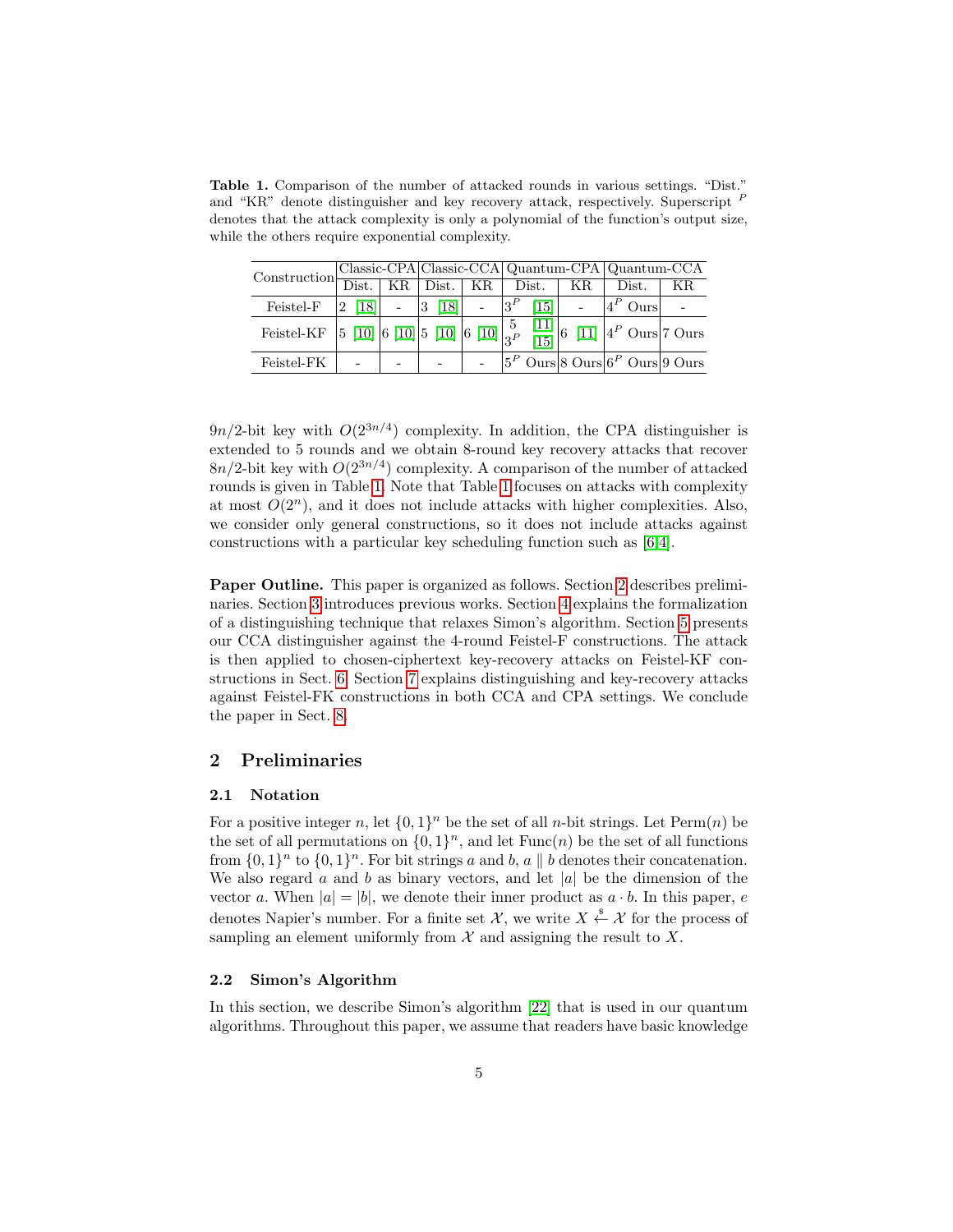about quantum computation. Simon's algorithm can solve the following problem.

Problem 1. Given a function  $f: \{0,1\}^n \to \{0,1\}^n$ , assume that there exists a period  $s \in \{0,1\}^n \setminus \{0^n\}$  such that for any distinct  $x, x' \in \{0,1\}^n$ , it holds that  $f(x) = f(x') \Leftrightarrow x' = x \oplus s$ . The goal is to find the period s.

We assume that Simon's algorithm has access to the quantum oracle  $U_f$ , which is defined as  $U_f |x\rangle |z\rangle = |x\rangle |z \oplus f(x)\rangle$ . We use the Hadamard transform  $H^{\otimes n}$  that is applied on *n*-qubit state  $|x\rangle$  and gives  $H^{\otimes n} |x\rangle = \frac{1}{\sqrt{2^n}} \sum_{y \in \{0,1\}^n} (-1)^{x \cdot y} |y\rangle$ . Simon proposed a circuit  $S_f$  that computes vectors that are orthogonal to s by using the quantum oracle  $U_f$ .  $S_f$  is described as  $(H^{\otimes n} \otimes I_n) \cdot U_f \cdot (H^{\otimes n} \otimes I_n)$ and works as follows:

- 1. We first apply the Hadamard transform  $H^{\otimes n}$  on the first n qubits of 2n-qubit state  $|0^n\rangle |0^n\rangle$  to obtain the state  $\frac{1}{\sqrt{2^n}} \sum_x |x\rangle |0^n\rangle$ .
- 2. Then, we apply the unitary operator  $U_f$  to obtain the state  $\frac{1}{\sqrt{2^n}} \sum_x |x\rangle |f(x)\rangle$ .
- 3. Finally, we apply the Hadamard transform  $H^{\otimes n}$  on the first n qubits to obtain the state

<span id="page-5-0"></span>
$$
\frac{1}{2^n} \sum_{x,y} (-1)^{x \cdot y} |y\rangle |f(x)\rangle.
$$
 (1)

As we assume that f satisfies  $f(x) = f(x') \Leftrightarrow x' = x \oplus s$ , we have  $|y\rangle |f(x)\rangle =$  $|y\rangle |f(x \oplus s)\rangle$  for each y and x. Therefore, equation [\(1\)](#page-5-0) is described as

$$
\frac{1}{2^n}\sum_{x\in V,y}\left((-1)^{x\cdot y}+(-1)^{(x\oplus s)\cdot y}\right)|y\rangle|f(x)\rangle,
$$

where V is a linear subspace of  $\{0,1\}^n$  of dimension  $n-1$  that partitions  $\{0,1\}^n$ into cosets V and  $V + s$ . The vector y such that  $y \cdot s \equiv 1 \pmod{2}$  will satisfy  $(-1)^{x \cdot y}$  +  $(-1)^{(x \oplus s) \cdot y}$  = 0. Thus, we will obtain a random vector y such that  $y \cdot s \equiv 0 \pmod{2}$  by measuring the first n qubits. By repeating this routine that obtains a random vector y for  $O(n)$  times, with a high probability, we obtain  $n-1$  linearly independent such vectors, and then the period s can be recovered by solving the system of linear equations.

We note that, in Simon's algorithm, we assume that the function  $f$  has a period s. In latter sections, we will use the circuit  $S_f$  to a function f that may not have any period, or may have multiple periods.

#### 2.3 Kaplan et al.'s Observation

To apply Simon's algorithm, the function f has to satisfy  $f(x) = f(x') \Leftrightarrow x' =$  $x \oplus s$ . We call this property Simon's promise. If f does not satisfy this property and has other collisions in addition to s, then there is no guarantee that Simon's algorithm works. However, Kaplan et al. showed that Simon's algorithm can find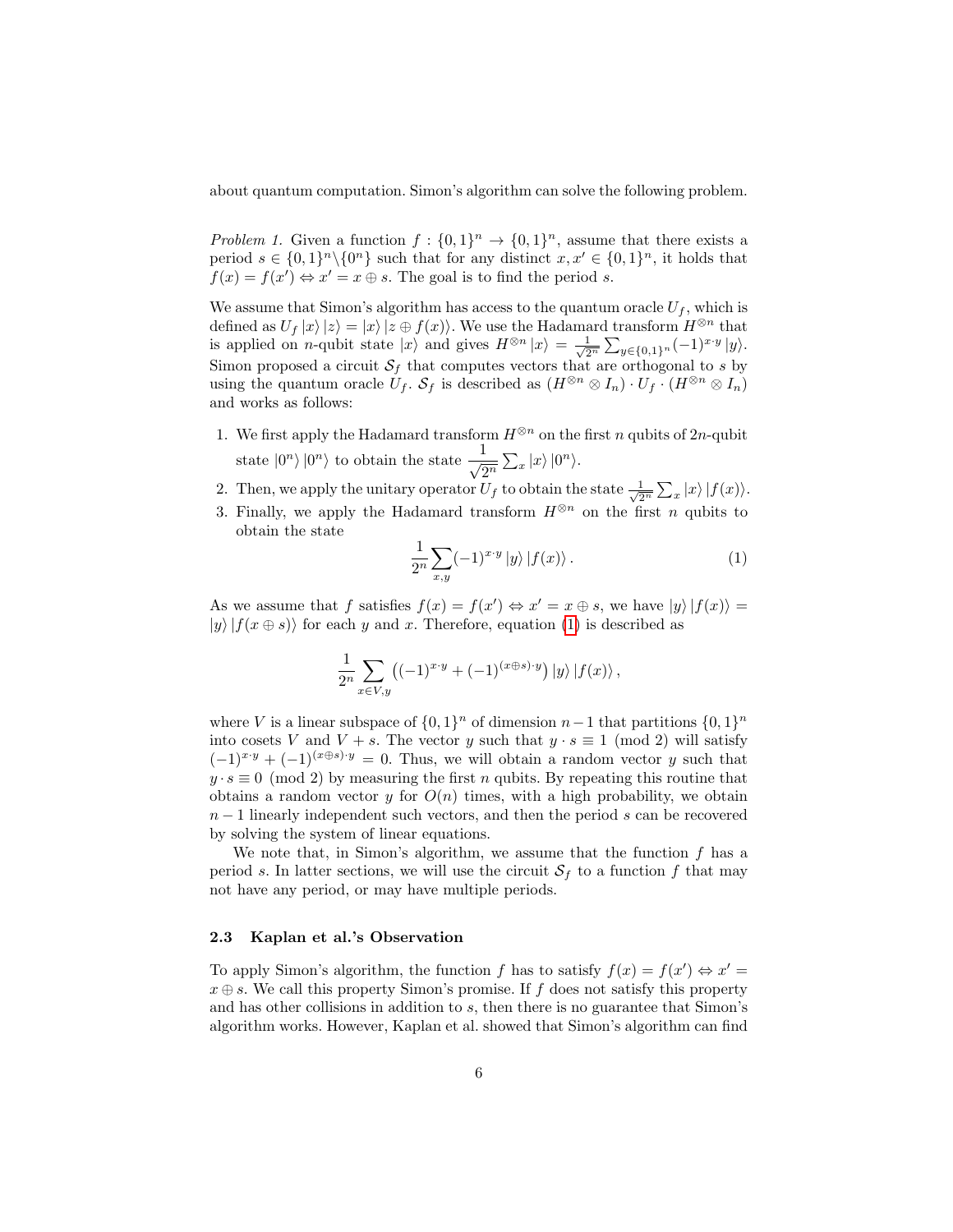s even if f has partial periods, where the partial period is defined as  $t \neq s$  such that  $f(x) = f(x \oplus t)$  holds for some x [\[13\]](#page-19-9).

More precisely, suppose that a function  $f: \{0,1\}^{\ell} \to \{0,1\}^m$  satisfies only the condition that  $f(x) = f(x') \Leftarrow x' = x \oplus s$  for any distinct  $x, x' \in \{0, 1\}^{\ell}$ . Since now the counter condition  $f(x) = f(x') \Rightarrow x' = x \oplus s$  does not always hold, there may exist partial periods of  $f$ . Intuitively, if there exist many partial periods  $t_1, t_2, \ldots$  which are very close to complete periods (i.e.,  $Pr_x[f(x) = f(x \oplus t_i)]$ is close to 1 for each j), then it becomes hard to recover s. To describe this intuition formally, Kaplan et al. introduced the parameter  $\epsilon(f, s)$  defined as

<span id="page-6-2"></span>
$$
\epsilon(f,s) = \max_{t \in \{0,1\}^{\ell} \setminus \{0^{\ell},s\}} \Pr_x \left[ f(x) = f(x \oplus t) \right]. \tag{2}
$$

This shows the maximum probability of partial periods of  $f$ . Notice that if  $f$  is a constant function, then  $\epsilon(f, s) = 1$  and s cannot be recovered. On the other hand, if f satisfies Simon's promise, then  $\epsilon(f, s) = 0$ . The following theorem about the success probability of Kaplan et al.'s observation was proved.

**Theorem 1** ([\[13\]](#page-19-9)). If  $\epsilon(f, s) \leq p_0$  for some positive number  $p_0 < 1$ , the probability that Simon's algorithm returns s after cl queries is at least  $1-(2(\frac{1+p_0}{2})^c)^{\ell}$ .

This theorem shows that we still obtain s with  $O(\ell)$  quantum queries and the complexity does not increase significantly.

## <span id="page-6-0"></span>3 Previous Works

#### <span id="page-6-1"></span>3.1 Quantum Distinguisher against the 3-Round Feistel Cipher

Here we review the distinguishing algorithm of the 3-round Feistel cipher by Kuwakado and Morii [\[15\]](#page-19-7). Kuwakado and Morii considered the case where  $F_{K_i}$ in Fig. [1](#page-2-0) is a random permutation, and we write  $P_i$  for  $F_{K_i}$ .

Let  $FP_3$  denote the encryption algorithm of the 3-round Feistel cipher, where random permutations  $P_1, P_2, P_3 \xleftarrow{\$} \text{Perm}(n/2)$  are used as internal functions.  $FP_3$  takes a plaintext  $(a, b) \in (\{0, 1\}^{n/2})^2$  as input and outputs a ciphertext  $(c, d) \in (\{0, 1\}^{n/2})^2$ , where

$$
c = b \oplus P_2(a \oplus P_1(b)),
$$
  
\n
$$
d = a \oplus P_1(b) \oplus P_3(b \oplus P_2(a \oplus P_1(b))).
$$

Figure [2](#page-7-0) illustrates FP3.

Kuwakado and Morii considered the following problem.

Problem 2. Let  $\mathcal{O}: \{0,1\}^n \to \{0,1\}^n$  be either FP<sub>3</sub> or a random permutation  $\Pi \stackrel{\$}{\leftarrow} \text{Perm}(n)$ . Given access to the quantum oracle  $U_{\mathcal{O}} : |x\rangle |y\rangle \mapsto |x\rangle |y \oplus \mathcal{O}(x)\rangle$ , where  $x, y \in \{0, 1\}^n$ , the goal is to distinguish the two cases.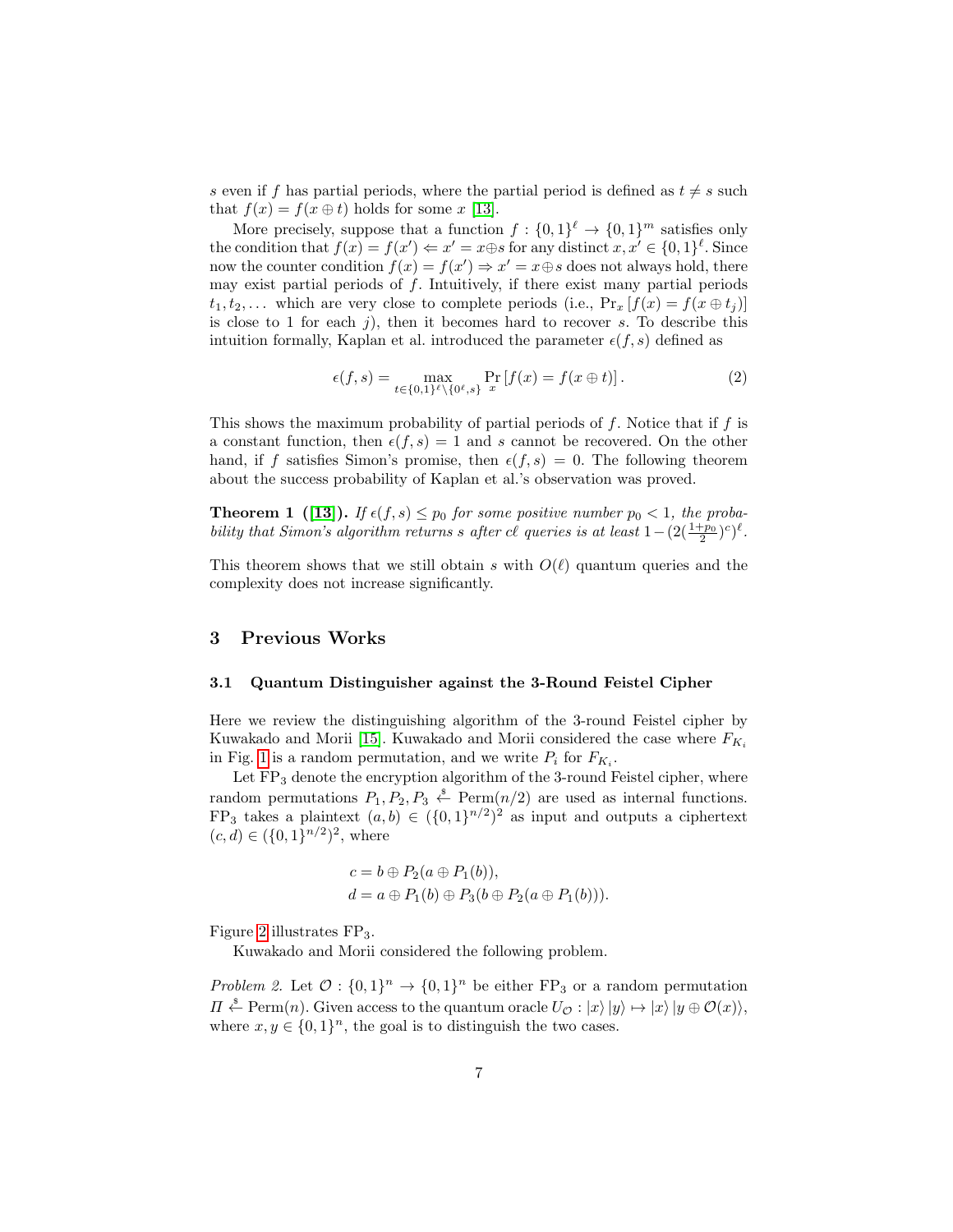

**Fig. 2.** The 3-round Feistel cipher with  $P_i \stackrel{\$}{\leftarrow} \text{Perm}(n/2)$  being used as the internal function.



<span id="page-7-0"></span>

Fig. 3. FP<sub>3</sub> $(x, \alpha_{\beta})$  and the lower half c of the ciphertext.

<span id="page-7-4"></span><span id="page-7-2"></span><span id="page-7-1"></span>Fig. 4.  $P_2(x \oplus P_1(\alpha_\beta))$ .

Let  $\alpha_0, \alpha_1 \in \{0, 1\}^{n/2}$  be arbitrary distinct constants. For  $\beta \in \{0, 1\}$  and  $x \in \{0,1\}^n$ , Kuwakado and Morii used  $(x, \alpha_\beta)$  as the plaintext  $(a, b)$ . When  $\mathcal{O}$ is  $FP<sub>3</sub>$ , the lower half c of the ciphertext is described as

$$
c = \alpha_{\beta} \oplus P_2(x \oplus P_1(\alpha_{\beta})).
$$

Figure [3](#page-7-1) illustrates c. Then, we see that  $c \oplus \alpha_{\beta} = P_2(x \oplus P_1(\alpha_{\beta}))$  holds, which is illustrated in Fig. [4.](#page-7-2) If we change the value of  $\beta$ , i.e., if we let  $\beta$  to  $\beta \oplus 1$ , we see that the input value of  $P_2$  remains the same value by changing x to  $x \oplus P_1(\alpha_0) \oplus P_1(\alpha_1)$ . Thus, we can construct a function  $f^{\mathcal{O}}(\beta \parallel x)$  that has the period  $1 \parallel P_1(\alpha_0) \oplus P_1(\alpha_1)$  by defining  $f^{\mathcal{O}}$  as

$$
f^{\mathcal{O}}: \{0,1\} \times \{0,1\}^{n/2} \to \{0,1\}^{n/2}
$$
  

$$
(\beta \parallel x) \mapsto c \oplus \alpha_{\beta}, \quad \text{where } (c,d) = \mathcal{O}(x,\alpha_{\beta}).
$$
 (3)

Note that  $f^{\mathcal{O}}$  can also be evaluated in quantum superpositions. We can realize the unitary operator  $U_f \circ : |x\rangle |y\rangle \mapsto |x\rangle |y \oplus f^{\mathcal{O}}(x)\rangle$  which makes  $O(1)$  quantum queries to  $U_{\mathcal{O}}$ . If  $\mathcal O$  is FP<sub>3</sub>, then the function  $f^{\mathcal O}$  is described as

<span id="page-7-3"></span>
$$
f^{\mathcal{O}}(\beta \parallel x) = \alpha_{\beta} \oplus P_2(x \oplus P_1(\alpha_{\beta})) \oplus \alpha_{\beta}
$$
  
=  $P_2(x \oplus P_1(\alpha_{\beta})),$ 

and the following lemma holds.

**Lemma 1.** If  $\mathcal{O}$  is FP<sub>3</sub>, the function  $f^{\mathcal{O}}$  satisfies  $f^{\mathcal{O}}(\beta \parallel x) = f^{\mathcal{O}}(\beta' \parallel x') \Leftrightarrow$  $\beta' \parallel x' = (\beta \parallel x) \oplus (1 \parallel P_1(\alpha_0) \oplus P_1(\alpha_1))$  for any  $x, x' \in \{0, 1\}^{n/2}$  such that  $x \neq x'$ . That is,  $f^{\mathcal{O}}$  has the period  $s = 1 \parallel (P_1(\alpha_0) \oplus P_1(\alpha_1)).$ 

For completeness, we present a proof in Appendix [A.](#page-20-4)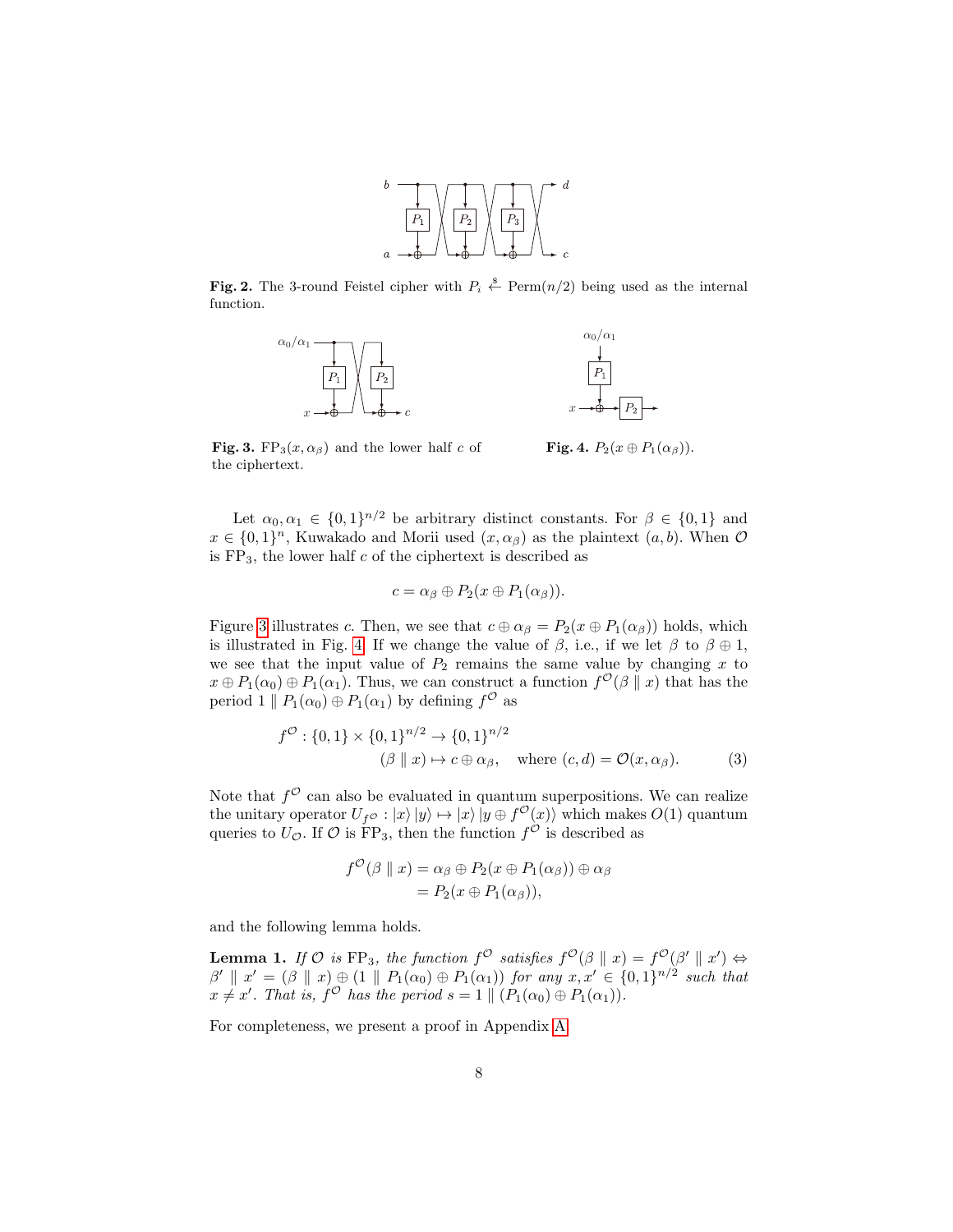Lemma [1](#page-7-3) guarantees that the function  $f^{\mathcal{O}}$  defined in equation [\(3\)](#page-7-4) satisfies Simon's promise if  $\mathcal O$  is  $FP_3$ , and we can recover the period s by applying Simon's algorithm to  $f^{\mathcal{O}}$ . Define a unitary operator  $\mathcal{S}_{f^{\mathcal{O}}}$  by  $\mathcal{S}_{f^{\mathcal{O}}} = (H^{\otimes n/2+1} \otimes I_{n/2})$ .  $U_f \circ (H^{\otimes n/2+1} \otimes I_{n/2})$ . The quantum distinguisher by Kuwakado and Morii works as follows.

- 1. Measure the first  $n/2 + 1$  qubits of  $S_f \circ |0^{n+1}\rangle$  to obtain the vector  $y \in$  $\{0,1\}^{n/2+1}.$
- 2. Repeat Step 1 until we obtain  $n/2$  linearly independent vectors. If obtained, compute s by solving the system of linear equations.
- 3. Choose  $\beta \in \{0,1\}$  and  $z \in \{0,1\}^{n/2}$  randomly, and compute  $f^{\mathcal{O}}(\beta || z)$  and  $f^{\mathcal{O}}((\beta \parallel z) \oplus s)$ . If  $f^{\mathcal{O}}(\beta \parallel z) = f^{\mathcal{O}}((\beta \parallel z) \oplus s)$ , then output " $\mathcal{O}$  is FP<sub>3</sub>," otherwise output " $\mathcal O$  is  $\Pi$ ."

If  $\mathcal O$  is FP<sub>3</sub>, we obtain the period s in Step 2 with a high probability and it passes the test in Step 3. On the other hand, according to [\[15\]](#page-19-7), if  $\mathcal O$  is  $\Pi$ , with a high probability, Simon's algorithm returns a random string  $s'$ , and the probability that  $f^{\mathcal{O}}(\beta \parallel z) = f^{\mathcal{O}}((\beta \parallel z) \oplus s')$  is about  $2^{-n/2}$ . Therefore, the distinguisher above returns a correct answer by making  $O(n)$  quantum queries.

Remark 1. We need to truncate outputs of  $\mathcal O$  for constructing the function  $f^{\mathcal O}$ , since we use only the lower  $n/2$  bits of the output of  $\mathcal O$ . However, the oracle may return outputs of which the lower and upper parts are entangled, and it is not trivial to truncate such outputs without destroying the entanglement, as pointed out by Kaplan et al. [\[13\]](#page-19-9). To solve this problem, Hosoyamada and Sasaki showed how to simulate truncation of outputs of the oracles without destroying quantum entanglements [\[11\]](#page-19-12), and the same technique can be used in our case.

#### <span id="page-8-0"></span>3.2 Key Recovery Attacks against the Feistel-KF Construction

Next, we introduce the idea of the key recovery attacks against the Feistel-KF construction by Hosoyamada and Sasaki [\[11\]](#page-19-12), and Dong and Wang [\[8\]](#page-19-13). They combined the quantum distinguisher against the 3-round Feistel cipher (see Sect. [3.1\)](#page-6-1) with the Grover search. The attack is a quantum chosen-plaintext attack, and recovers the keys of the r-round Feistel cipher in time  $O(2^{(r-3)n/4})$ .

Attack Idea. Given the quantum encryption oracle of the r-round Feistel-KF construction, run the following procedures (on a quantum circuit).

- 1. Implement a quantum circuit which
	- takes the intermediate state value after the first  $(r-3)$  rounds and the subkeys for the first  $(r-3)$  rounds as input,
	- computes the plaintext by decrypting the first  $(r-3)$  rounds,
	- makes a quantum query of the computed plaintext to the oracle,
	- and returns the oracle output.

The input and output of this circuit correspond to those of the last 3 rounds. We denote this circuit by  $\mathcal{E}$ , which is depicted in Fig. [5.](#page-9-1)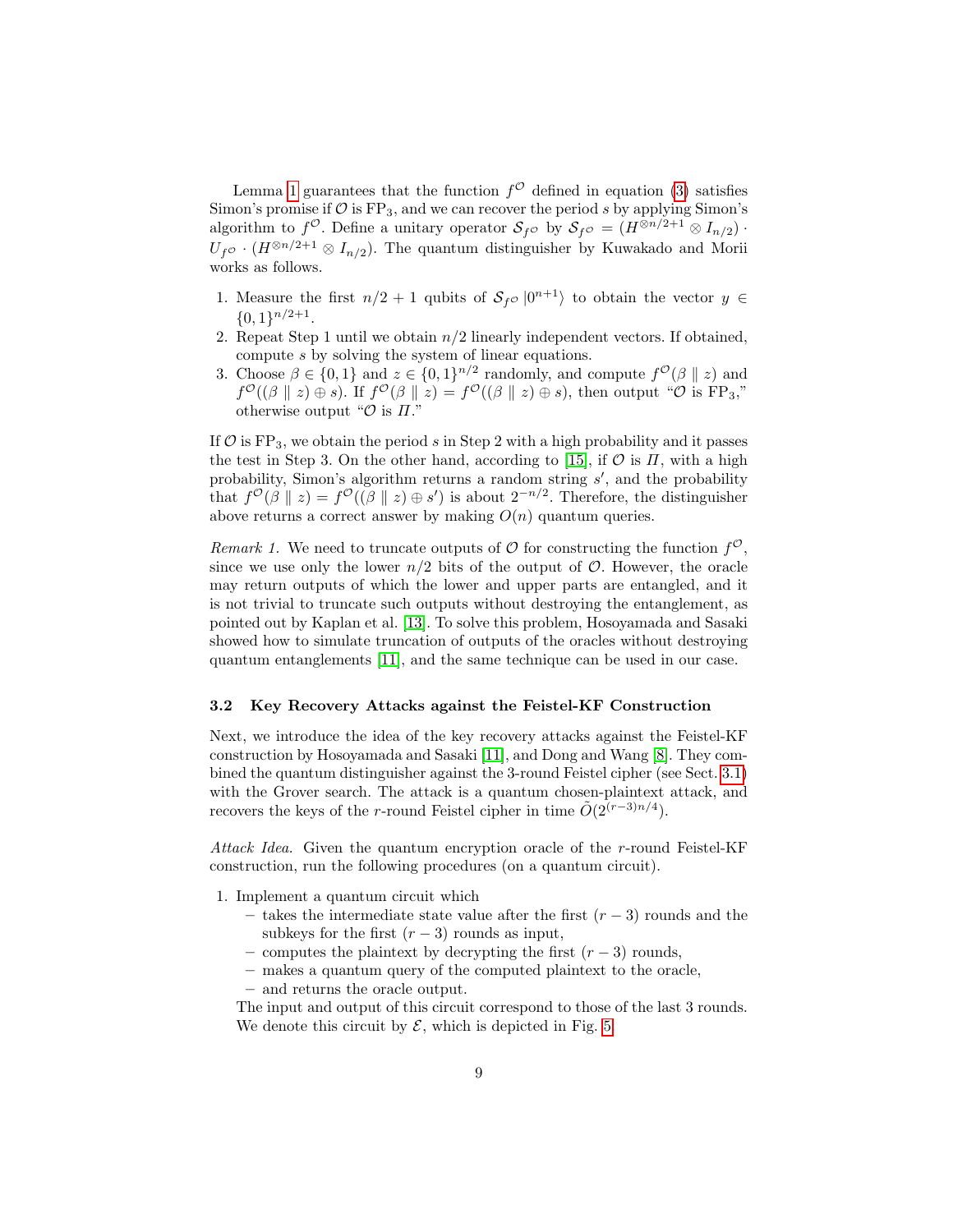

<span id="page-9-1"></span>**Fig. 5.** Construction of  $\mathcal{E}$  in the key recovery attack against the r-round Feistel-KF construction. The ciphertext corresponds to the output of the 3-round Feistel-KF construction which takes  $(K_{r-2}, K_{r-1}, K_r)$  as subkeys and  $(x, \alpha_\beta)$  as input.

- 2. Guess the subkeys of the first  $(r-3)$  rounds.
- 3. For each guess, check its correctness with the following procedure.
	- (a) Apply the 3-round distinguisher to  $\mathcal{E}$ .
	- (b) If the distinguisher returns that "this is a random permutation", then judge that the guess is wrong. Otherwise judge that the guess is correct.

Attack Complexity. The total length of the subkeys of the first  $(r-3)$  rounds is  $((r-3)n/2)$  bits. Thus the exhaustive search of the first  $(r-3)$  rounds can be done in time  $O(\sqrt{2^{(r-3)n/2}})$  by using the Grover search. Moreover, the 3-round distinguisher in the third step runs in time  $O(n)$  for each subkeys guess. The running time of the attack is  $O(\sqrt{2^{(r-3)n/2}}) \times O(\text{poly}(n)) = \tilde{O}(2^{(r-3)n/4}).$ 

Although how to formally combine the Grover search and the 3-round distinguisher is non-trivial, the technique developed by Leander and May [\[17\]](#page-19-10) guarantees that those can be combined. See the previous papers [\[11,](#page-19-12)[8\]](#page-19-13) for details.

## <span id="page-9-0"></span>4 Relaxing Simon's Algorithm

This section presents quantum distinguishers that are based on the relaxed version of Simon's algorithm [\[22\]](#page-20-3). In a nutshell, we discuss that it is enough to obtain several vectors that are orthogonal to the period, and thus we eliminate the need to recover the actual period. This is similar to the one by Santoli and Schaffner [\[20\]](#page-19-11), while we are dealing with a general class of block ciphers, and we also formalize a sufficient condition so that the distinguisher works.

In more detail, instead of using the period for the basis of the distinguisher, we focus on the dimension of the space spanned by the vectors  $y_1, y_2, \ldots$  that are obtained by using  $S_f$  (recall that  $S_f$  is defined in Sect. [2.2\)](#page-4-2). If f has the non-zero period s, then the dimension is at most  $|s| - 1$ , since the vectors  $y_1, y_2, \ldots$  are all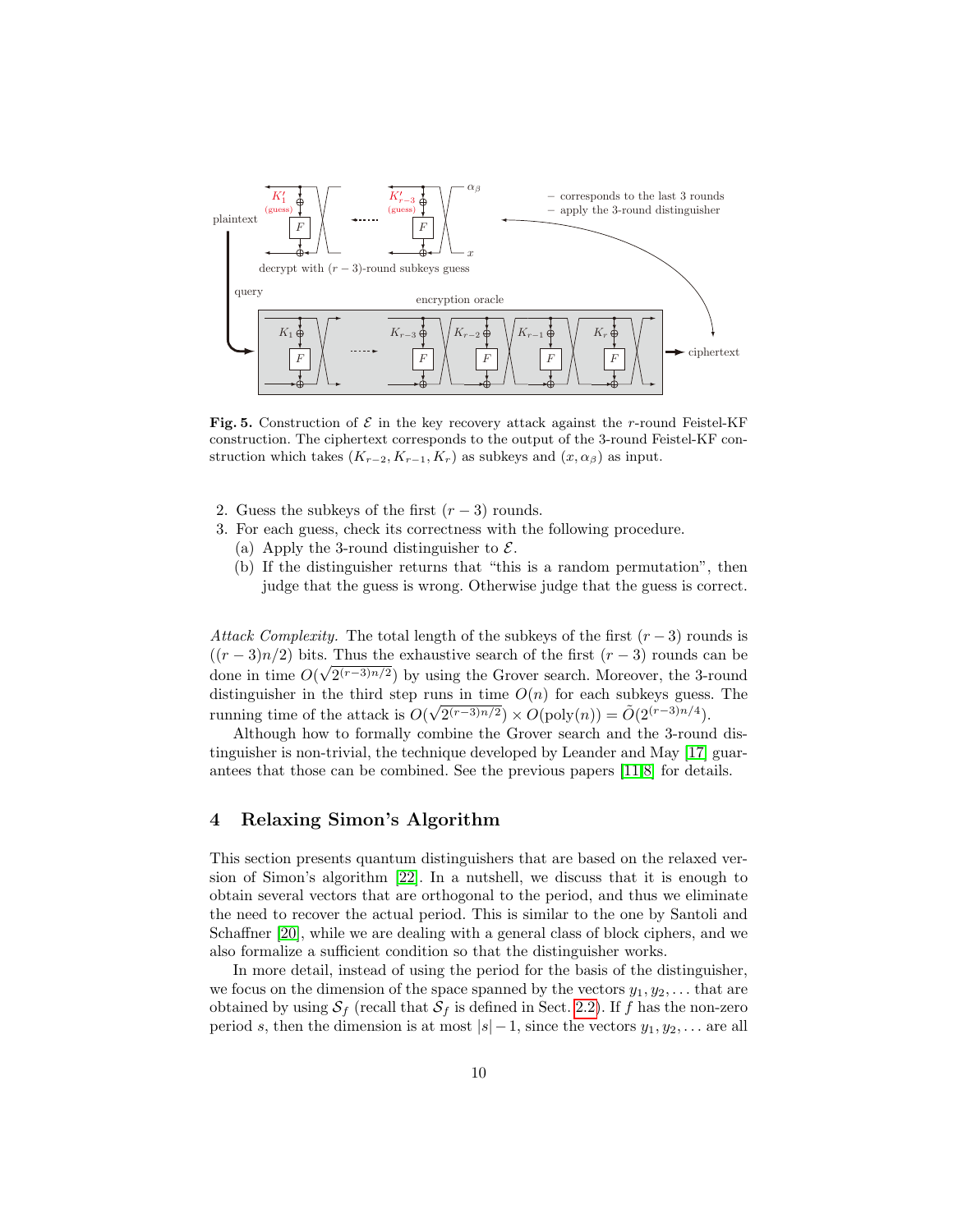orthogonal to the period s. On the other hand, as we prove in Theorem [2](#page-11-0) below, if the function  $f$  does not have any period, the dimension of the space spanned by the vectors  $y_1, y_2, \ldots$  can reach  $|s|$  with a high probability. In other words, we can distinguish  $f$  by checking the dimension of the space spanned by the vectors  $y_1, y_2, \ldots$  without computing the actual period s. Thus, there will not be a problem if there are several partial periods or periods other than s because our distinguisher does not need the period s.

Note that this technique works only if we do not need the value of s. This technique cannot be applied to the key recovery attacks on Even-Mansour construction and forgery attacks on authentication and authenticated encryption schemes since the goal of these attacks needs s [\[13\]](#page-19-9).

Below we formally explain how our distinguisher works. Let  $\mathcal{O}: \{0,1\}^n \to$  ${0,1}^n$  be either an encryption scheme  $E_K$  or a random permutation  $\Pi \stackrel{\$}{\leftarrow}$ Perm(n), and suppose that the quantum oracles of  $\mathcal O$  and  $\mathcal O^{-1}$  are given. Our goal is to distinguish whether  $\mathcal{O} = E_K$  or  $\mathcal{O} = \Pi$ . In what follows, when we use the symbol  $\pi$  for a permutation, we consider that  $\pi$  is a fixed (or constant) permutation.

Settings. Our distinguisher can be applied when there is a function family  $\{f^{\pi}$ :  ${0,1}^{\ell} \rightarrow {0,1}^m$ <sub> $\pi \in \text{Perm}(n)$ </sub> that satisfies the following conditions:

- 1. There is a (classical) algorithm A that makes black-box access to  $\pi, \pi^{-1}$ , and computes  $f^{\pi}$ . That is, for each permutation  $\pi$ ,  $\mathcal{A}^{\pi,\pi^{-1}}$  computes  $f^{\pi}(x)$ if x is given as input. We assume that A makes  $O(1)$  queries and runs in time  $O(\text{poly}(\ell, m)).$
- 2. For the encryption scheme E and any key  $K, f^{E_K}$  has a period, i.e., there exists  $s \in \{0,1\}^{\ell}$  such that  $f^{E_K}(x \oplus s) = f^{E_K}(x)$  holds for all x (note that s depends on  $K$ ).

Moreover, informally we expect that  $f<sup>\Pi</sup>$  has no period with a high probability when  $\Pi$  is a random permutation. Note that the first condition implies that we can make a quantum circuit that realizes the unitary operator  $U_f \circ : |x\rangle |z\rangle \mapsto$  $|x\rangle |z \oplus f^{\mathcal{O}}(x)\rangle$  by making  $O(1)$  quantum queries to  $\mathcal{O}$  and  $\mathcal{O}^{-1}$ , since any classical deterministic algorithm can be converted to a corresponding quantum algorithm.

Description of the Distinguisher. Let  $S_f$  be the unitary operator that is defined as in Sect. [2.](#page-4-1) Recall that  $S_f \circ = (H^{\otimes \ell} \otimes I_m) \cdot U_f \circ (H^{\otimes \ell} \otimes I_m)$ . Our distinguisher is described in Algorithm [1.](#page-11-1)

Analysis of the Distinguisher. Our distinguisher always returns the correct answer if  $\mathcal{O} = E_K$ , since by assumption,  $f^{E_K}$  has a period for any K, and thus the dimension of the space spanned by  $\mathcal Y$  becomes strictly less than  $\ell$ . Our distinguisher fails only if  $\mathcal{O} = \Pi$  and the dimension of the space spanned by  $\mathcal{Y}$ becomes less than  $\ell$ . Below we analyze the failure probability, assuming that  $\eta$ (the number of iterations in Step 2) is sufficiently large.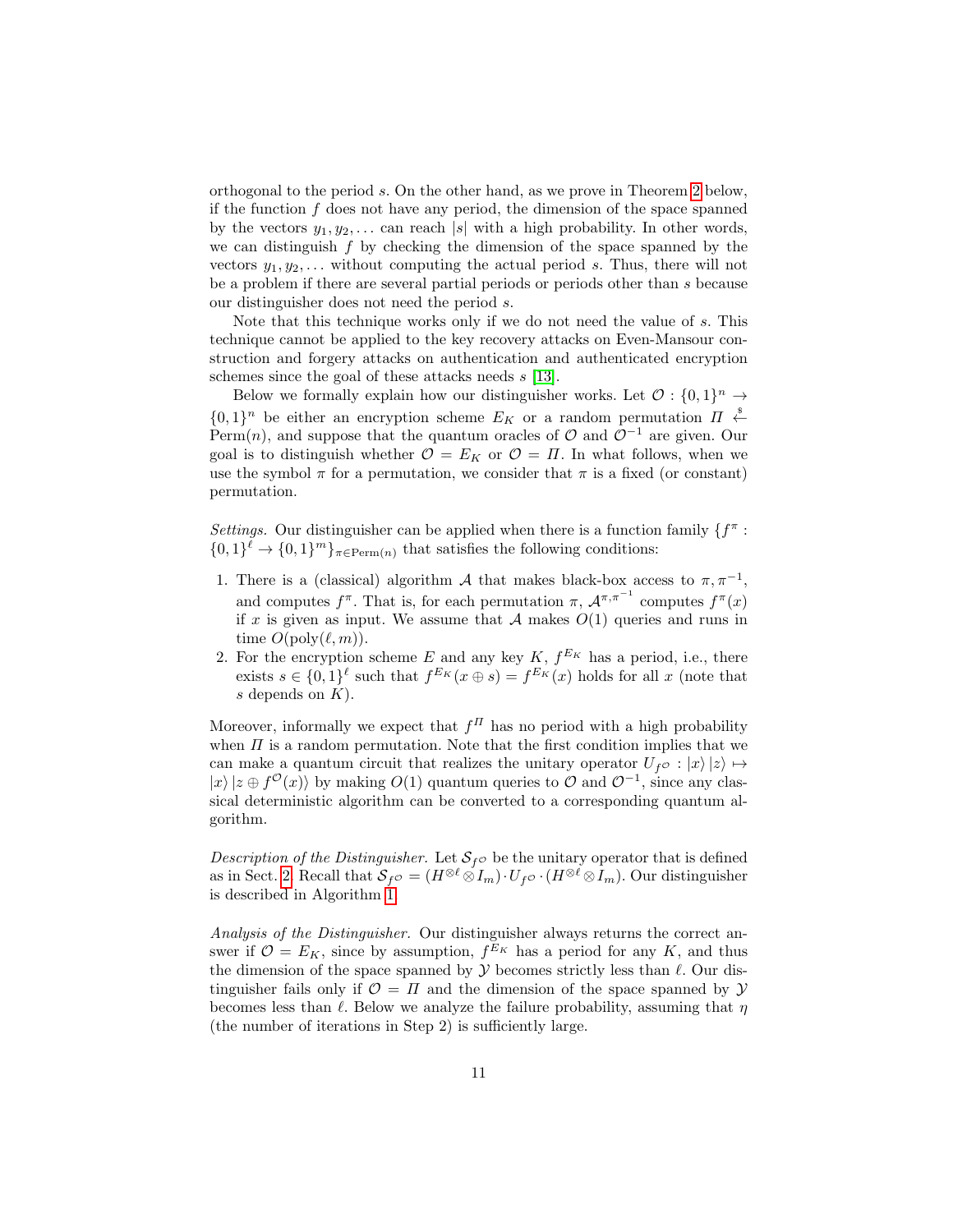Algorithm 1 Distinguisher without recovering the period

- <span id="page-11-1"></span>1. Prepare an empty set Y.
- 2. For  $1 \leq i \leq \eta$ , do:

3. Measure the first  $\ell$  qubits of  $S_f \circ |0^{\ell+m}\rangle$  and add the obtained vector y to  $\mathcal{Y}$ .

4. End For

- 5. Calculate the dimension  $d$  of the vector space spanned by  $\mathcal{Y}$ .
- 6. If  $d = \ell$ , then output "O is  $\Pi$ ." If  $d < \ell$ , output "O is  $E_K$ ."

The failure probability increases if the distribution of  $y$  in Step 3 is highly biased. Moreover, we obtain a vector y which is orthogonal to a partial period t of  $f^{\Pi}$  with a high probability in Step 3 if  $Pr_x \left[ f^{\Pi}(x) = f^{\Pi}(x \oplus t) \right]$  is large (i.e., t is close to a complete period) by definition of  $S_f \circ$ . To capture how much the distribution of y is biased under the condition that random permutation  $\Pi$ matches a fixed permutation  $\pi$ , we introduce a parameter  $\epsilon_f^{\pi}$  defined as

$$
\epsilon_f^{\pi} = \max_{t \in \{0,1\}^{\ell} \setminus \{0^{\ell}\}} \Pr_{x} \left[ f^{\pi}(x) = f^{\pi}(x \oplus t) \right]. \tag{4}
$$

We expect that, if  $\pi$  is chosen uniformly at random, this parameter  $\epsilon_f^{\pi}$  is small on average.

Now take a small constant  $0 \leq \delta < 1$  arbitrarily and say that a permutation  $\pi$  is irregular if  $\epsilon_f^{\pi} > 1 - \delta$ , i.e.,  $\epsilon_f^{\pi}$  is relatively large. In addition, define the set of irregular permutations  $\textsf{irr}_f^{\delta}$  as

<span id="page-11-0"></span>
$$
\text{irr}_f^{\delta} = \{ \pi \in \text{Perm}(n) \mid \epsilon_f^{\pi} > 1 - \delta \}. \tag{5}
$$

Our intuition is that the failure probability becomes small if  $Pr_I[I] \in \text{irr}_f^{\delta}]$  is sufficiently small, and actually the following theorem holds.

**Theorem 2.** Let  $\ell$  and  $m$  be positive integers that are  $O(n)$ . Assume that we have a quantum circuit with  $O(\text{poly}(\ell, m))$  qubits which computes  $f^{\mathcal{O}}$  by making  $O(1)$  queries to  $\mathcal{O}$ , and runs in time  $T = T(\ell, m)$ . Then, our distinguisher makes  $O(\eta)$  quantum queries, runs in time  $O(\eta T + \ell^3)$ , and distinguishes  $E_K$  from  $\Pi$ with probability at least

<span id="page-11-2"></span>
$$
1 - 2^{\ell} / e^{\delta \eta/2} - \Pr_{\Pi}[\Pi \in \text{irr}_{f}^{\delta}]. \tag{6}
$$

A proof is presented in Appendix [B.](#page-20-5) This theorem guarantees that we can distinguish  $E_K$  from  $\Pi$  if  $2^{\ell}/e^{\delta \eta/2}$  and  $Pr_{\Pi}[\Pi \in \text{irr}_{f}^{\delta}]$  are small. In later sections, we apply the above theorem with  $\eta = 2\ell/\delta$ , in which case we have  $2^{\ell}/e^{\delta \eta/2} = (2/e)^{\ell}$ .

If we use the technique by Kaplan et al. (Theorem [1\)](#page-6-2) to analyze a success probability of a distinguisher, we have to upper bound the parameter  $\epsilon(f^{E_K}, s)$ that depends on the real construction  $E_K$ , which may become hard if  $E_K$  has a complex structure. On the other hand, our technique (Theorem [2\)](#page-11-0) requires only upper bounds of the terms that are not related to the real construction. Thus our technique makes analysis of a distinguisher easier than the technique by Kaplan et al. We remark that the probability evaluation in the ideal case that is similar to the last term of equation [\(6\)](#page-11-2) is needed in the previous works [\[15,](#page-19-7)[13,](#page-19-9)[7\]](#page-19-14) as well.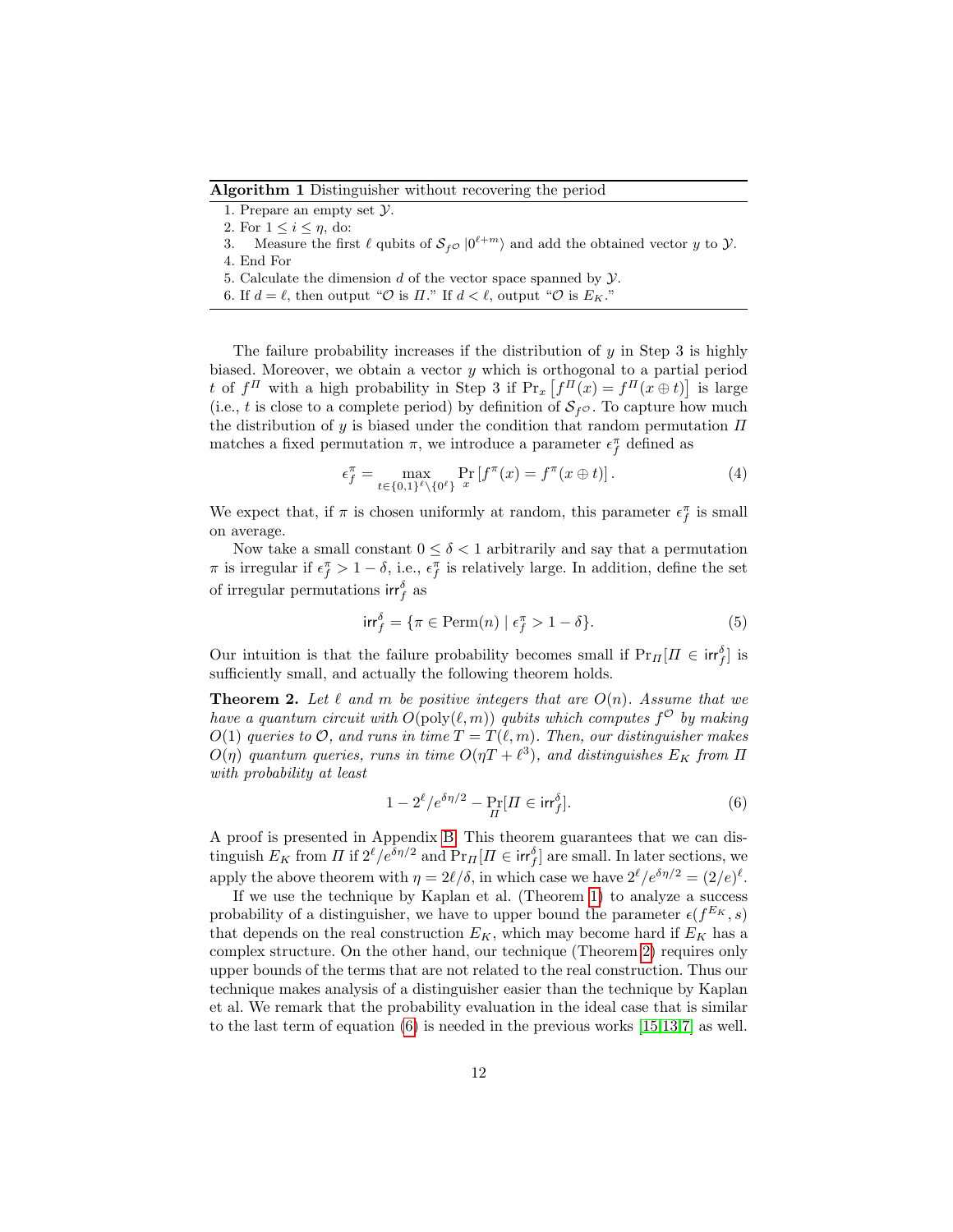<span id="page-12-1"></span>

**Fig. 6.** The 4-round Feistel-F construction.  $F_i \in \text{Func}(n/2)$ .

## <span id="page-12-0"></span>5 Quantum Distinguishing Attacks against Feistel-F

In this section, we present our distinguisher against the 4-round Feistel-F construction with quantum chosen-ciphertext attacks. Based on this, we present in Sect. [6](#page-14-0) quantum distinguishing attacks and key recovery attacks against the Feistel-KF construction.

We write  $F_{K_i}$  as  $F_i$ . Note that  $F_i$  is still a keyed function and the absence of  $K_i$  does not imply that it is a keyless function. Let  $FF_4$  denote the encryption algorithm of the 4-round Feistel-F construction, and  $\text{FF}_4^{-1}$  denote its decryption algorithm. Figure [6](#page-12-1) illustrates FF<sub>4</sub>. Let  $F_1, \ldots, F_4 \in \text{Func}(n/2)$  be the round functions of Feistel-F. FF<sub>4</sub> takes a plaintext  $(a, b) \in (\{0, 1\}^{n/2})^2$  as input and outputs a ciphertext  $(c, d) \in (\{0, 1\}^{n/2})^2$ , where  $FF_4 : (a, b) \mapsto (c, d)$  is

$$
c = a \oplus F_1(b) \oplus F_3(b \oplus F_2(a \oplus F_1(b))),
$$
  
\n
$$
d = b \oplus F_2(a \oplus F_1(b)) \oplus F_4(a \oplus F_1(b) \oplus F_3(b \oplus F_2(a \oplus F_1(b))))
$$

The decryption  $\text{FF}_4^{-1}$  :  $(c, d) \mapsto (a, b)$  is defined as

$$
a = c \oplus F_3(d \oplus F_4(c)) \oplus F_1(d \oplus F_4(c) \oplus F_2(c \oplus F_3(d \oplus F_4(c))))
$$
  

$$
b = d \oplus F_4(c) \oplus F_2(c \oplus F_3(d \oplus F_4(c))).
$$

Let  $\Pi \stackrel{\hspace{0.1em}\mathsf{\scriptscriptstyle\$}}{\leftarrow} \mathrm{Perm}(n)$  be a random permutation and  $\Pi^{-1}$  be the inverse permutation of  $\Pi$ .  $\Pi$  takes a plaintext  $(a, b) \in (\{0, 1\}^{n/2})^2$  as input and outputs a ciphertext  $(c, d) \in (\{0, 1\}^{n/2})^2$ , and  $\Pi^{-1}$  takes a ciphertext  $(c, d)$  as input and outputs a plaintext  $(a, b)$ .

Given the quantum oracles of  $\mathcal O$  and  $\mathcal O^{-1}$ , where  $\mathcal O$  is either the 4-round Feistel-F FF<sub>4</sub> or a random permutation  $\Pi \stackrel{\text{s}}{\leftarrow} \text{Perm}(n)$ , our goal is to distinguish the two cases. We now construct the function  $f^{\mathcal{O}}$  to use Algorithm [1.](#page-11-1) We first fix two arbitrary distinct constants  $\alpha_0, \alpha_1 \in \{0,1\}^{n/2}$ , and we define the function  $f^{\mathcal{O}}$  as

$$
f^{\mathcal{O}}: \{0,1\} \times \{0,1\}^{n/2} \to \{0,1\}^{n/2}
$$
  

$$
(\beta \parallel x) \mapsto b \oplus \alpha_{\beta}, \quad \text{where } (c,d) = \mathcal{O}(x,\alpha_{\beta}),
$$
  

$$
(a,b) = \mathcal{O}^{-1}(c,d \oplus \alpha_0 \oplus \alpha_1).
$$

That is,  $f^{\mathcal{O}}$  is obtained by first encrypting  $(x, \alpha_{\beta})$  to obtain the ciphertext  $(c, d)$ , then decrypting  $(c, d \oplus \alpha_0 \oplus \alpha_1)$  to obtain the plaintext  $(a, b)$ , and we define  $f^{\mathcal{O}}$ as  $b \oplus \alpha_{\beta}$ .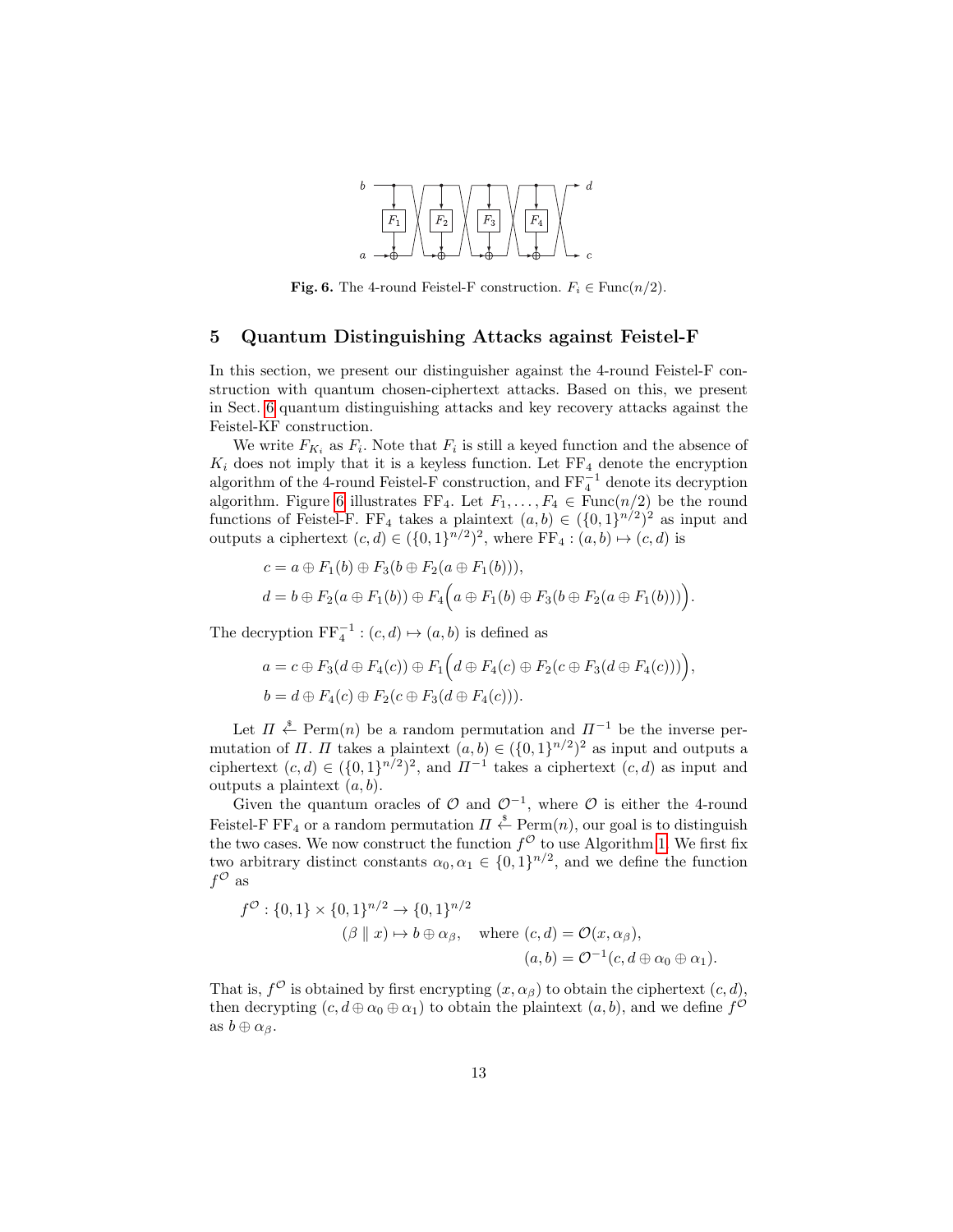

**Fig. 7.** The function  $f^{\mathcal{O}}$  with FF<sub>4</sub> and FF<sub>4</sub><sup>1</sup>, where  $\mathcal{O}$  is FF<sub>4</sub>.



<span id="page-13-2"></span><span id="page-13-1"></span><span id="page-13-0"></span>**Fig. 8.** A circuit that is equivalent to  $f^{\mathcal{O}}$ .

If  $\mathcal O$  is FF<sub>4</sub>, then by connecting FF<sub>4</sub> and FF<sub>4</sub><sup>1</sup>, our function  $f^{\mathcal O}$  can be illustrated as in Fig. [7.](#page-13-0) We observe that  $F_4$  has no effect on the computation of  $f^{\mathcal{O}}$ , and  $F_1$  in  $\text{FF}_4^{-1}$  does not contribute to  $f^{\mathcal{O}}$ . They are shown in gray in Fig. [7.](#page-13-0) We see that Fig. [7](#page-13-0) is equivalent to Fig. [8,](#page-13-1) and the function  $f^{\mathcal{O}}$  is described as

$$
f^{\circ}(\beta \parallel x) = \alpha_0 \oplus \alpha_1 \oplus F_2(x \oplus F_1(\alpha_\beta))
$$
  
\n
$$
\oplus F_2(x \oplus F_1(\alpha_\beta) \oplus F_3(\alpha_\beta \oplus F_2(x \oplus F_1(\alpha_\beta)))
$$
  
\n
$$
\oplus F_3(\alpha_\beta \oplus \alpha_0 \oplus \alpha_1 \oplus F_2(x \oplus F_1(\alpha_\beta)))
$$
\n(7)

Our main observation is the following lemma.

**Lemma 2.** If  $\mathcal{O} = \mathbb{F}F_4$ ,  $f^{\mathcal{O}}$  satisfies  $f^{\mathcal{O}}(\beta || x) = f^{\mathcal{O}}(\beta \oplus 1 || x \oplus F_1(\alpha_0) \oplus$  $F_1(\alpha_1)$ ). That is,  $f^{\mathcal{O}}$  has the period  $s = 1 \parallel F_1(\alpha_0) \oplus F_1(\alpha_1)$ .

*Proof.* Let  $Z_{\beta||x} = x \oplus F_1(\alpha_\beta)$  (See Fig. [8\)](#page-13-1). We prove the lemma based on two claims. The first claim is that  $Z_{\beta||x}$  already has the period  $s = 1 \parallel F_1(\alpha_0) \oplus$  $F_1(\alpha_1)$ , and the second claim is that the subsequent computation of  $f^{\circ}$  does not depend on  $\beta$  nor x.

First,  $Z_{\beta||x}$  has the period s, since

$$
Z_{(\beta||x)\oplus s} = x \oplus F_1(\alpha_0) \oplus F_1(\alpha_1) \oplus F_1(\alpha_{\beta \oplus 1})
$$
  
=  $x \oplus F_1(\alpha_{\beta})$   
=  $Z_{\beta||x}$ .

We next show that the subsequent computation of  $f^{\mathcal{O}}$  does not depend on  $\beta$ nor x. If we describe  $f^{\mathcal{O}}$  in equation [\(7\)](#page-13-2) by using  $Z_{\beta||x}$ , then we obtain

$$
f^{\mathcal{O}}(\beta \parallel x) = \alpha_0 \oplus \alpha_1 \oplus F_2(Z_{\beta \parallel x})
$$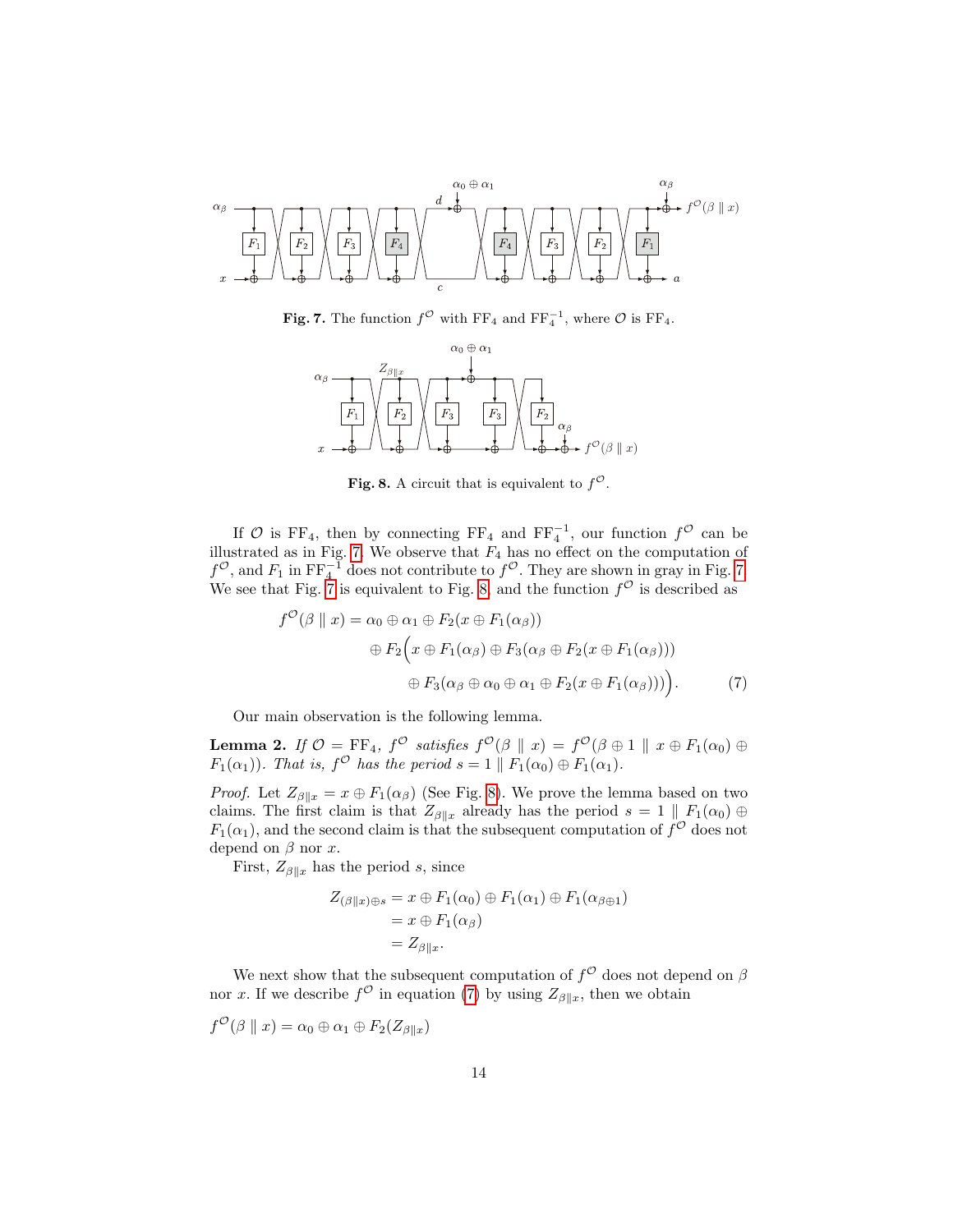$$
\oplus F_2\Big(Z_{\beta\parallel x}\oplus F_3(\alpha_\beta\oplus F_2(Z_{\beta\parallel x}))\oplus F_3(\alpha_\beta\oplus \alpha_0\oplus \alpha_1\oplus F_2(Z_{\beta\parallel x}))\Big)
$$

<span id="page-14-1"></span>.

Now this is equivalent to

$$
f^{\circ}(\beta \parallel x) = \alpha_0 \oplus \alpha_1 \oplus F_2(Z_{\beta \parallel x})
$$
  
\n
$$
\oplus F_2(Z_{\beta \parallel x} \oplus F_3(\alpha_0 \oplus F_2(Z_{\beta \parallel x})) \oplus F_3(\alpha_1 \oplus F_2(Z_{\beta \parallel x}))
$$
 (8)

since  $\{\alpha_\beta, \alpha_\beta \oplus \alpha_0 \oplus \alpha_1\} = \{\alpha_0, \alpha_1\}$ . We see that  $f^{\mathcal{O}}$  depends on  $Z_{\beta||x}$  that has the period  $s = 1 \parallel F_1(\alpha_0) \oplus F_1(\alpha_1)$ , and hence the lemma follows.

Therefore, we can construct a distinguisher against the 4-round Feistel-F construction by using the function  $f^{\mathcal{O}}$ . From Theorem [2,](#page-11-0) the success probability of the distinguisher with measuring  $(2n+4)$  times is  $1 - (2/e)^{n/2+1} - \Pr_{\Pi}[\Pi \in$  $\int \int f^{1/2}$ , where we use  $\delta = 1/2$  and  $\eta = 2n + 4$ .

It is clear that  $Pr_{\Pi}[\Pi \in \text{irr}_{f}^{1/2}]$  is a small value, since it is highly unlikely that  $f^{\mathcal{O}}$  obtained from a random permutation has periods. In Appendix [C,](#page-22-0) we present experimental results for small values of n to show that  $Pr_{\Pi}[\Pi \in \text{irr}_f^{1/2}]$ is indeed a small value.

## <span id="page-14-0"></span>6 Quantum Attacks against Feistel-KF

The distinguisher in the previous section can obviously be applied to the 4-round Feistel-KF construction, and we can distinguish it from random permutations in polynomial time. Similarly to the previous key recovery attacks against the Feistel-KF [\[11,](#page-19-12)[8\]](#page-19-13) construction (see Sect. [3.2\)](#page-8-0), our 4-round distinguisher can be combined with the Grover search to develop key recovery attacks. Our new key recovery attack recovers the keys of the r-round Feistel-KF construction in time  $\tilde{O}(2^{(r-4)n/4})$  in the quantum CCA setting.

Attack Idea. Our attack idea is almost the same as that of the previous attacks [\[11,](#page-19-12)[8\]](#page-19-13), except that our attack uses not only the encryption oracle but also the decryption oracle. Given the quantum encryption and decryption oracles of the r-round Feistel-KF construction, run the following procedures (on a quantum circuit).

- 1. Implement a quantum circuit  $\mathcal E$  that takes the intermediate state value after the first  $(r-4)$  rounds and the subkeys for the first  $(r-4)$  rounds as input, and computes the last 4 rounds, in the same way as the first step of the attack idea in Sect. [3.2.](#page-8-0)
- 2. Implement a quantum circuit  $\mathcal D$  that computes the inverse of  $\mathcal E$ . That is, implement a quantum circuit which
	- takes the ciphertext and the subkeys for the first  $(r-4)$  rounds as input,
	- makes a quantum decryption query of the ciphertext to the oracle to obtain the plaintext,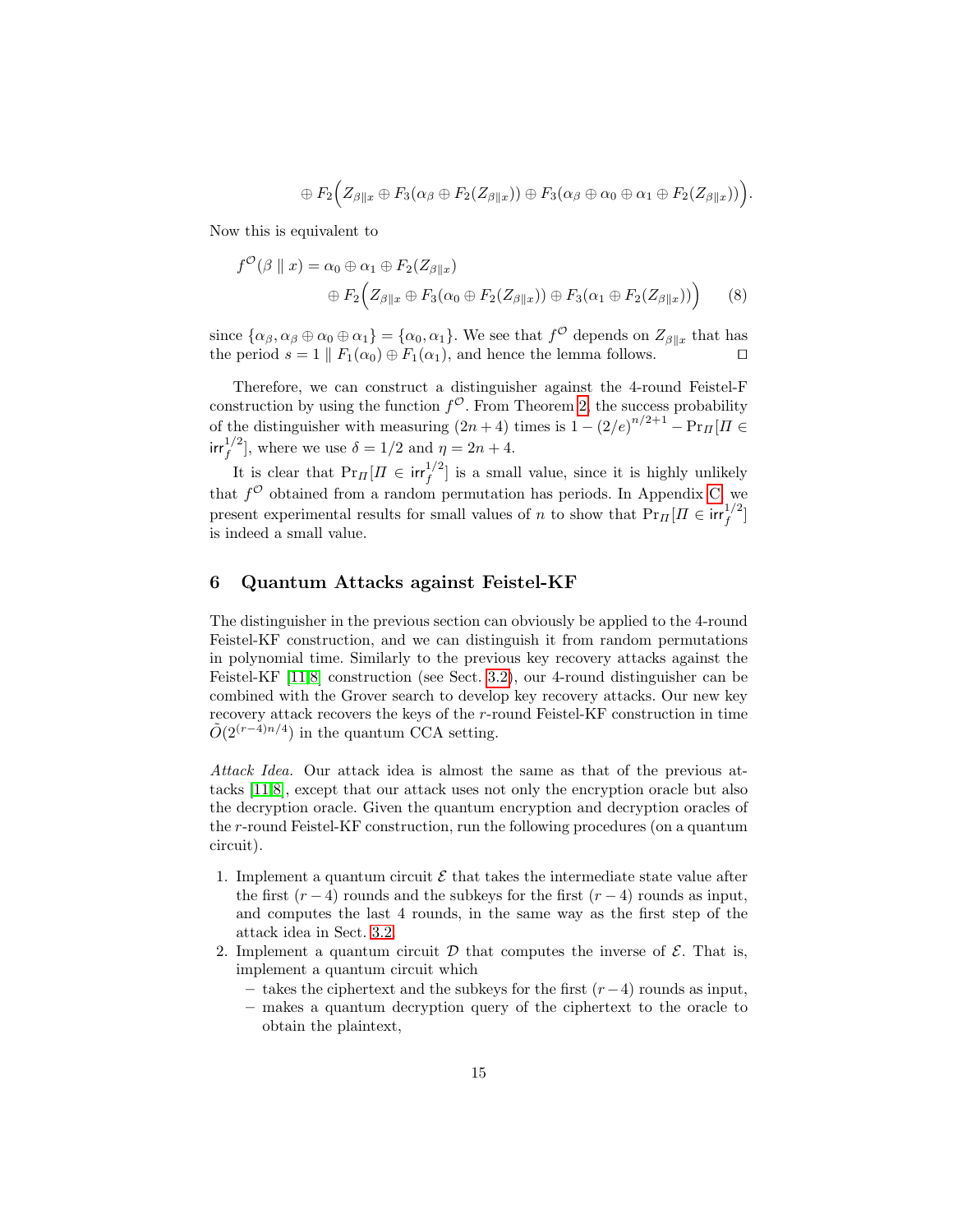- computes the intermediate state value after the first  $(r-4)$  rounds from the plaintext and the subkeys for the first  $(r-4)$  rounds,
- and returns the intermediate state.
- 3. Guess the subkeys of the first  $(r-4)$  rounds.
- 4. For each guess, check its correctness with the following procedure.
	- (a) Apply the 4-round distinguisher to  $\mathcal E$  and  $\mathcal D$ .
	- (b) If the distinguisher returns that "this is a random permutation", then judge that the guess is wrong. Otherwise judge that the guess is correct.

Attack Complexity. The length of the first  $(r-4)$ -round subkeys is  $((r-4)n/2)$ bits in total. Thus the exhaustive search on the first  $(r - 4)$  rounds can be done in time  $O(\sqrt{2(r-4)n/2})$  by using the Grover search. Moreover, the 4-round distinguisher in the fourth step runs in time  $O(n)$  for each candidate subkeys. Therefore the running time of the attack becomes  $O(\sqrt{2^{(r-4)n/2}}) \times O(\text{poly}(n)) =$  $\tilde{O}(2^{(r-4)n/4}).$ 

Our new attack reduces the time complexity  $O(2^{(r-3)n/4})$  of the previous attacks to  $O(2^{(r-4)n/4})$ , by using our new CCA 4-round distinguisher instead of the previous CPA 3-round distinguisher by Kuwakado and Morii. Our attack is a chosen-ciphertext attack unlike that the previous attacks are chosen-plaintext attacks, since our 4-round distinguisher is a CCA distinguisher.

## <span id="page-15-0"></span>7 Quantum Attacks against Feistel-FK

In Sect. [7.1,](#page-15-1) we show a quantum distinguishing attack against Feistel-FK. Based on this, we present in Sect. [7.2](#page-17-0) a key recovery attack. The main difference from the previous sections is that the number of the distinguishable rounds increases. In Sect. [7.3,](#page-17-1) we present a quantum chosen-plaintext attack.

#### <span id="page-15-1"></span>7.1 Distinguishers against Feistel-FK

We present our distinguisher against the 6-round Feistel-FK construction with quantum chosen-ciphertext attacks. This attack is based on the distinguisher against the 4-round Feistel-F construction described in Sect. [5.](#page-12-0) We increase the number of rounds by adding the first and last rounds, and this is possible because we can compute the output of the first  $F$  function and the last  $F$  function in encryption (or decryption) without knowing the subkeys.

Let  $(a, b) \in (\{1, 0\}^{n/2})^2$  denote a plaintext and  $(c, d) \in (\{1, 0\}^{n/2})^2$  denote a ciphertext. Let  $FFK_6 : (a, b) \mapsto (c, d)$  denote the encryption algorithm of the 6round Feistel-FK construction, and  $\text{FFK}_6^{-1}$  :  $(c, d) \mapsto (a, b)$  denote its decryption algorithm. Figure [9](#page-16-0) illustrates the 6-round Feistel-FK construction.

Given the quantum oracles of  $\mathcal{O}$  and  $\mathcal{O}^{-1}$ , we define the function  $f^{\mathcal{O}}$  as

$$
f^{\mathcal{O}} : \{0, 1\} \times \{0, 1\}^{n/2} \to \{0, 1\}^{n/2}
$$

$$
(\beta \parallel x) \mapsto a \oplus F(b) \oplus \alpha_{\beta}
$$
where  $(c, d) = \mathcal{O}(\alpha_{\beta} \oplus F(x), x),$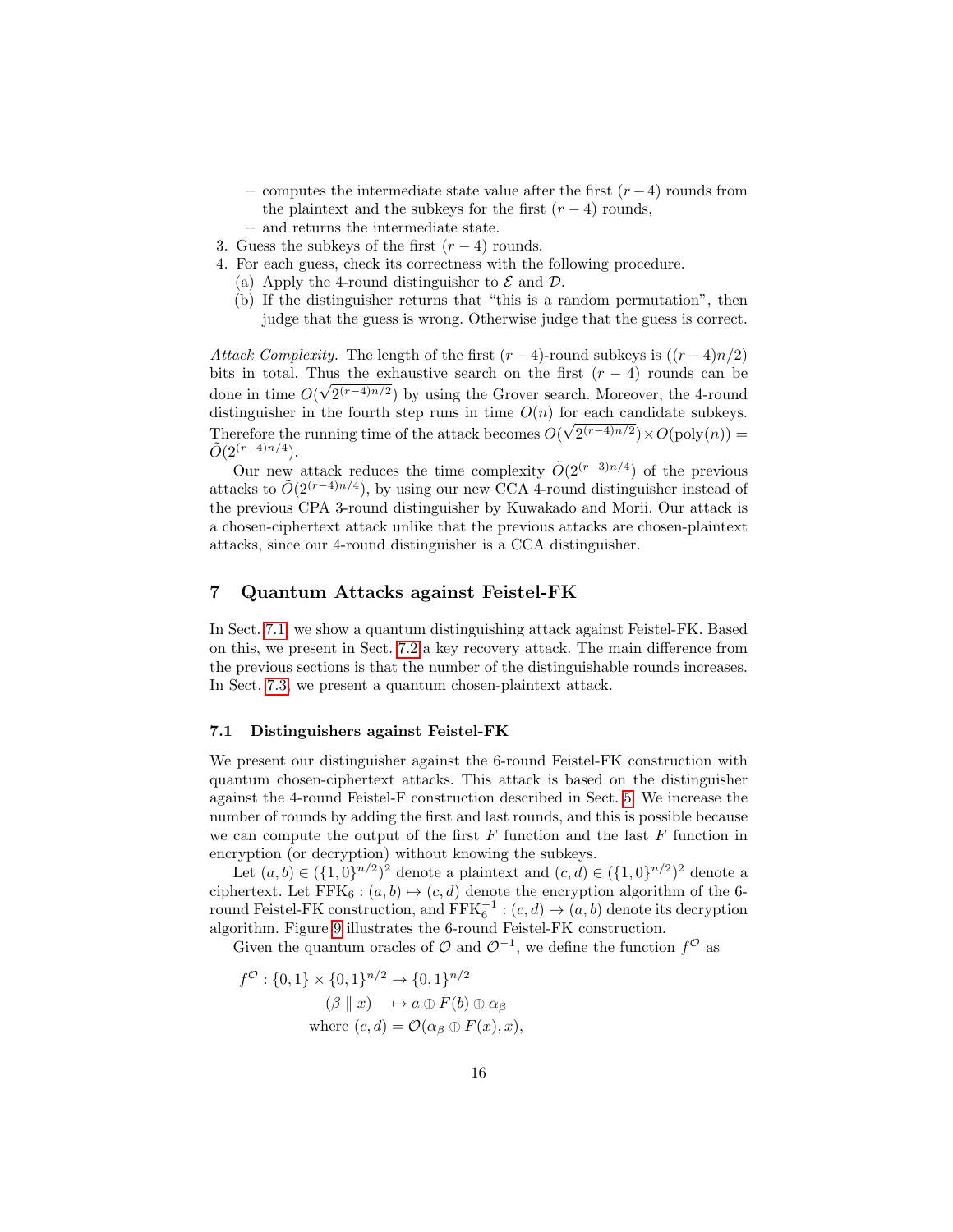

<span id="page-16-0"></span>Fig. 9. The 6-round Feistel-FK construction.



**Fig. 10.** The function  $f^{\mathcal{O}}$  with FFK<sub>6</sub> and FFK<sub>6</sub><sup>-1</sup>, where  $\mathcal{O}$  is FFK<sub>6</sub>.  $c' = c \oplus \alpha_0 \oplus \alpha_1$ and  $d' = d \oplus F(c) \oplus F(c \oplus \alpha_0 \oplus \alpha_1)$ .

<span id="page-16-1"></span>
$$
(a,b) = \mathcal{O}^{-1}(c \oplus \alpha_0 \oplus \alpha_1, d \oplus F(c) \oplus F(c \oplus \alpha_0 \oplus \alpha_1)).
$$

If  $\mathcal O$  is FFK<sub>6</sub>, then our function  $f^{\mathcal O}$  can be illustrated as in Fig. [10.](#page-16-1) We observe that the F functions shown in gray in Fig. [10](#page-16-1) and the subkeys  $K_6$  have no effect on the computation of  $f^{\mathcal{O}}$ . By connecting FFK<sub>6</sub> and FFK<sub>6</sub><sup>-1</sup>, we obtain Fig. [11](#page-17-2) that is equivalent to Fig. [10.](#page-16-1) If we replace  $\alpha_{\beta}$  with  $\alpha_{\beta} \oplus K_1$  and  $F_i(x)$ with  $F(x) \oplus K_{i+1}$  in Fig. [7,](#page-13-0) we see that Fig. [7](#page-13-0) is equivalent to Fig. [11.](#page-17-2) Therefore, from equation [\(7\)](#page-13-2) and equation [\(8\)](#page-14-1), the function  $f^{\mathcal{O}}$  is described as

$$
f^{\circ}(\beta \parallel x)
$$
  
=  $\alpha_0 \oplus \alpha_1 \oplus F(x \oplus F(\alpha_\beta \oplus K_1) \oplus K_2)$   

$$
\oplus F(x \oplus F(\alpha_\beta \oplus K_1) \oplus K_2 \oplus F(\alpha_0 \oplus F(x \oplus F(\alpha_\beta \oplus K_1) \oplus K_2) \oplus K_3)
$$
  

$$
\oplus F(\alpha_1 \oplus F(x \oplus F(\alpha_\beta \oplus K_1) \oplus K_2) \oplus K_3)
$$

and it has the period  $s = 1 \parallel F(\alpha_0 \oplus K_1) \oplus F(\alpha_1 \oplus K_1)$ .

Therefore, we can construct a distinguisher against the 6-round Feistel-FK construction by using the function  $f^{\mathcal{O}}$ . From Theorem [2,](#page-11-0) the success probability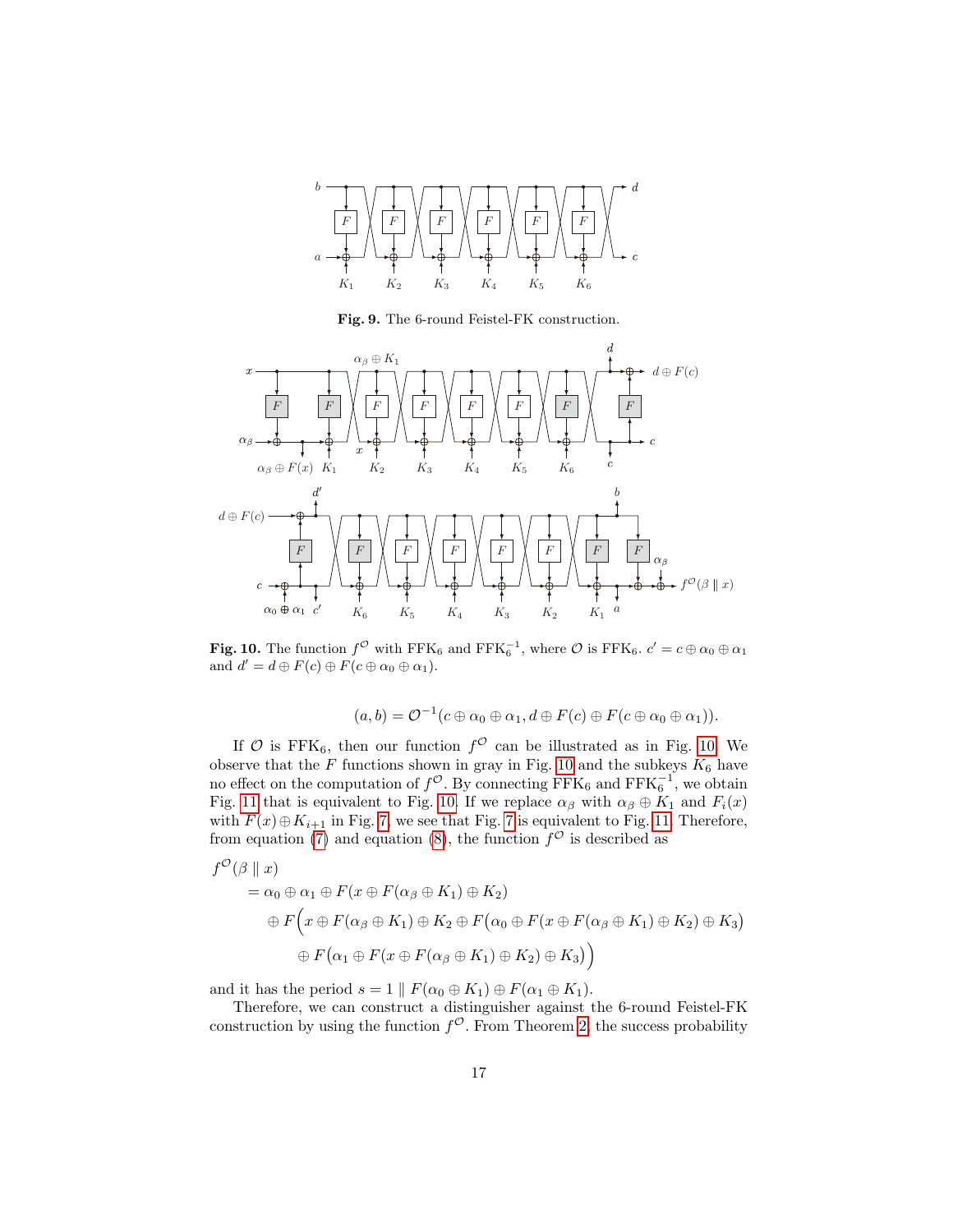

<span id="page-17-2"></span>Fig. 11. A circuit that is equivalent to Fig. [10.](#page-16-1)

of the distinguisher with measuring  $(2n+4)$  times is  $1 - (2/e)^{n/2+1} - \Pr_{II}[II] \in$  $\int \int f^{1/2}$ , where we set  $\delta = 1/2$  and  $\eta = 2n + 4$ . Note that  $\Pr_{\Pi}[\Pi \in \text{irr}_f^{1/2}]$  is a small value, as it is unlikely that  $f^{\mathcal{O}}$  obtained from a random permutation has periods.

#### <span id="page-17-0"></span>7.2 Key Recovery Attacks against Feistel-FK

Similarly to the key recovery attacks against the Feistel-KF construction in Sect. [6,](#page-14-0) the distinguisher introduced above can be combined with the Grover search to develop key recovery attacks. We can recover keys of the r-round Feistel-FK construction in time  $\tilde{O}(2^{(r-6)n/4})$  in the quantum CCA setting.

Our attack idea follows the attack against the Feistel-KF construction in Sect. [6.](#page-14-0) Recall that the attack in Sect. [6](#page-14-0) guesses the first  $(r-4)$ -round subkeys since a 4-round distinguisher is available. On the other hand, as for the Feistel-FK construction, we can use the 6-round distinguisher in Sect. [7.1](#page-15-1) instead of the 4-round distinguisher. Hence it is sufficient to guess only the first  $(r - 6)$ -round subkeys (instead of the first  $(r - 4)$ -round subkeys) when we attack the Feistel-FK construction. The time complexity of our attack becomes  $O(2^{(r-6)n/4})$ , since the Grover search on the first  $(r-6)$ -round subkeys  $(\frac{(r-6)n}{2})$  bits in total) requires  $O(\sqrt{2^{(r-6)n/2}}) = O(2^{(r-6)n/4})$  evaluations.

#### <span id="page-17-1"></span>7.3 Quantum CPA Attacks against Feistel-FK

We can also construct a distinguisher and recover the key of the Feistel-FK construction in the quantum CPA setting. As in Sect. [7.1,](#page-15-1) we can construct a 5-round distinguisher by following the 3-round distinguisher in Sect. [3.1](#page-6-1) and by computing the output of the first  $F$  function and the last  $F$  function in encryption. Specifically, we use  $(\alpha_\beta \oplus F(x), x)$  as the input of the oracle  $\mathcal O$ and use  $d \oplus F(c) \oplus \alpha_{\beta}$  as the output of the function  $f^{\circ}(\beta \parallel x)$ , where  $(c, d) =$  $\mathcal{O}(\alpha_{\beta} \oplus F(x), x)$ . This function has the period  $s = 1 \parallel F(\alpha_0 \oplus K_1) \oplus F(\alpha_1 \oplus K_1)$ .

Combined with the 5-round distinguisher, we can recover the subkeys of the r-round Feistel-FK construction as in Sect. [6.](#page-14-0) The time complexity of our key recovery attack is  $\tilde{O}(2^{(r-5)n/4})$ , since the Grover search on the first  $(r-5)$ -round subkeys  $\left(\frac{(r-5)n}{2} \text{ bits in total}\right)$  requires  $O(\sqrt{2^{(r-5)n/2}}) = O(2^{(r-5)n/4})$  evaluations.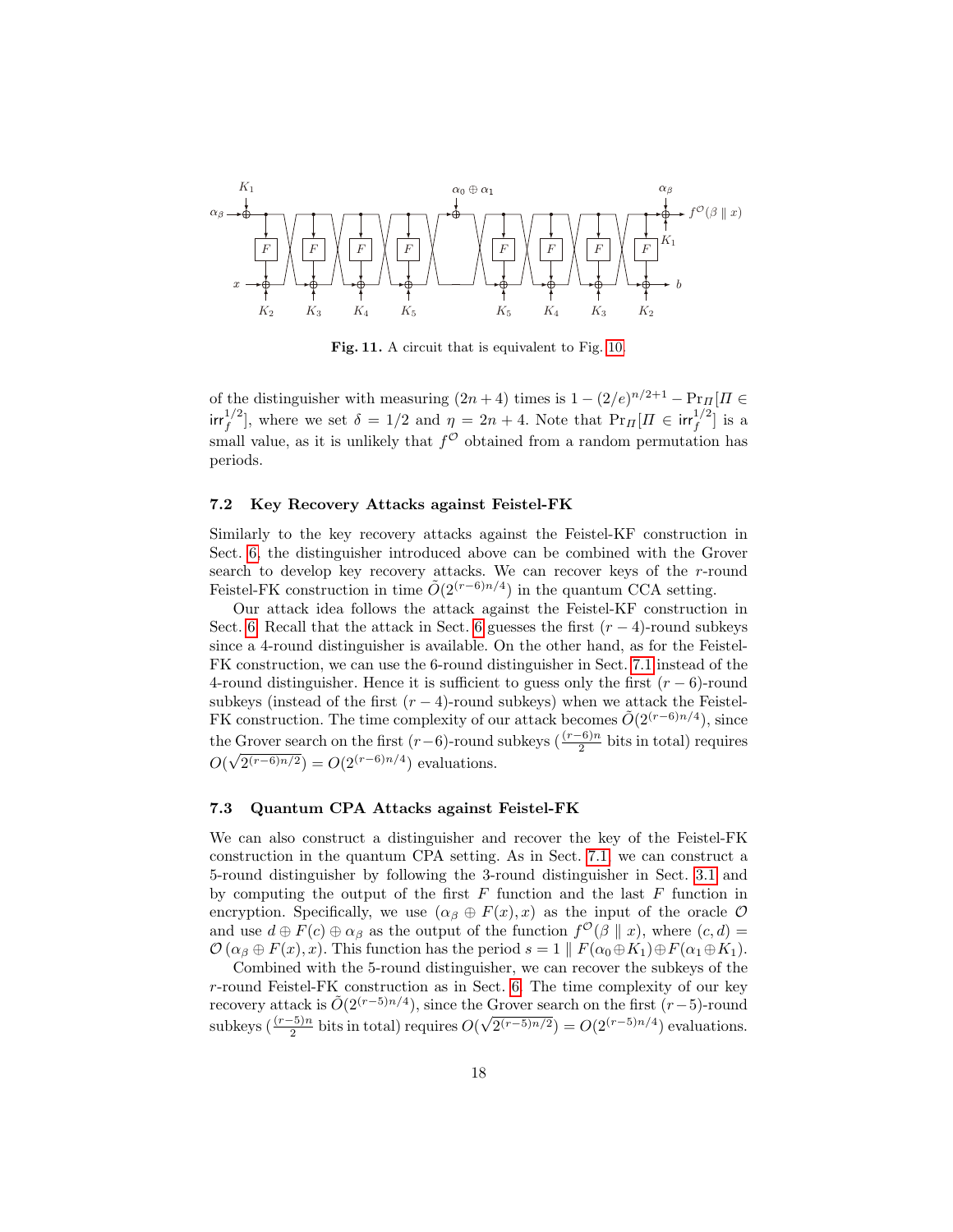## <span id="page-18-4"></span>8 Concluding Remarks

In this paper, we first formalized a distinguishing algorithm against block ciphers that does not recover the period. We then considered quantum chosenciphertext attacks against Feistel ciphers. We gave a new quantum CCA distinguisher against Feistel ciphers that can distinguish more rounds than the previous CPA distinguishers. Our quantum CCA distinguishers can distinguish the 4-round Feistel-F and Feistel-KF constructions, and the 6-round Feistel-FK construction, from random permutations in polynomial-time of the output size. Moreover, we extended the distinguishers to key recovery attacks for the Feistel-KF and Feistel-FK constructions. Our quantum CCA key recovery attacks against the r-round Feistel-KF and Feistel-FK constructions recover keys in time  $O(2^{(r-4)n/4})$  and  $O(2^{(r-6)n/4})$ , and quantum CPA key recovery attacks against the r-round Feistel-FK constructions recover keys in time  $O(2^{(r-5)n/4})$ , respectively.

There are interesting open questions. First, we still do not know the tight bound on the number of rounds that we can distinguish the Feistel-F construction. From the result of Kuwakado and Morii, we know that the 3-round construction can be distinguished with quantum CPA, and this paper shows that the 4-round construction can be distinguished with quantum CCA. However, there is a possibility that these rounds can be extended, and deriving the tight number of rounds remains as a challenging question. Improving the complexity or extending the number of rounds of the attacks against Feistel-KF and Feistel-FK constructions is also an interesting question.

Acknowledgments. The authors would like to thank participants of Dagstuhl seminar 18021, Symmetric Cryptography, for insightful feedback. We also would like to thank the anonymous reviewers of CT-RSA 2019 for helpful comments.

## References

- <span id="page-18-0"></span>1. Aoki, K., Ichikawa, T., Kanda, M., Matsui, M., Moriai, S., Nakajima, J., Tokita, T.: Camellia: A 128-bit block cipher suitable for multiple platforms - design and analysis. In: Stinson, D.R., Tavares, S.E. (eds.) SAC 2000. LNCS, vol. 2012, pp. 39–56. Springer (2000), [https://doi.org/10.1007/3-540-44983-3\\_4](https://doi.org/10.1007/3-540-44983-3_4)
- <span id="page-18-1"></span>2. Beaulieu, R., Shors, D., Smith, J., Treatman-Clark, S., Weeks, B., Wingers, L.: The SIMON and SPECK lightweight block ciphers. In: Proceedings of the 52nd Annual Design Automation Conference. pp. 175:1–175:6. ACM (2015), [http://](http://doi.acm.org/10.1145/2744769.2747946) [doi.acm.org/10.1145/2744769.2747946](http://doi.acm.org/10.1145/2744769.2747946)
- <span id="page-18-2"></span>3. Bonnetain, X.: Quantum Key-Recovery on Full AEZ. In: Adams, C., Camenisch, J. (eds.) SAC 2017. LNCS, vol. 10719, pp. 394–406. Springer (2017), [https://doi.](https://doi.org/10.1007/978-3-319-72565-9_20) [org/10.1007/978-3-319-72565-9\\_20](https://doi.org/10.1007/978-3-319-72565-9_20)
- <span id="page-18-3"></span>4. Bonnetain, X., Naya-Plasencia, M., Schrottenloher, A.: On Quantum Slide Attacks. IACR Cryptology ePrint Archive 2018, 1067 (2018), [https://eprint.iacr.org/](https://eprint.iacr.org/2018/1067) [2018/1067](https://eprint.iacr.org/2018/1067)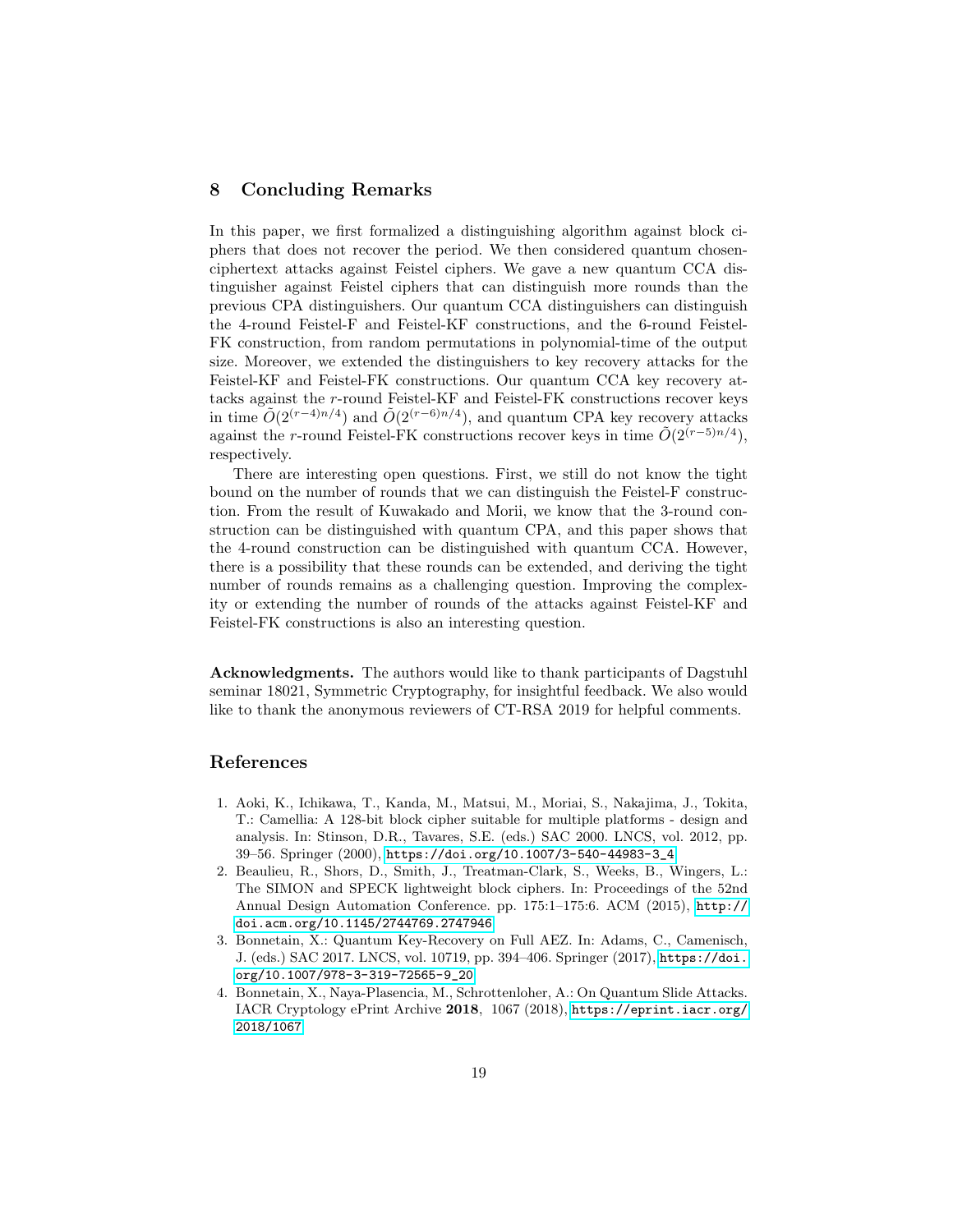- <span id="page-19-5"></span>5. Dinur, I., Dunkelman, O., Keller, N., Shamir, A.: New attacks on Feistel structures with improved memory complexities. In: Gennaro, R., Robshaw, M. (eds.) CRYPTO 2015, Part I. LNCS, vol. 9215, pp. 433–454. Springer (2015), [https:](https://doi.org/10.1007/978-3-662-47989-6_21) [//doi.org/10.1007/978-3-662-47989-6\\_21](https://doi.org/10.1007/978-3-662-47989-6_21)
- <span id="page-19-15"></span>6. Dong, X., Dong, B., Wang, X.: Quantum attacks on some Feistel block ciphers. IACR Cryptology ePrint Archive 2018, 504 (2018), [https://eprint.iacr.org/](https://eprint.iacr.org/2018/504) [2018/504](https://eprint.iacr.org/2018/504)
- <span id="page-19-14"></span>7. Dong, X., Li, Z., Wang, X.: Quantum cryptanalysis on some generalized Feistel schemes. IACR Cryptology ePrint Archive 2017, 1249 (2017), [http://eprint.](http://eprint.iacr.org/2017/1249) [iacr.org/2017/1249](http://eprint.iacr.org/2017/1249)
- <span id="page-19-13"></span>8. Dong, X., Wang, X.: Quantum key-recovery attack on Feistel structures. IACR Cryptology ePrint Archive 2017, 1199 (2017), [http://eprint.iacr.org/2017/](http://eprint.iacr.org/2017/1199) [1199](http://eprint.iacr.org/2017/1199)
- <span id="page-19-6"></span>9. Grover, L.K.: A fast quantum mechanical algorithm for database search. In: Miller, G.L. (ed.) STOC 1996. pp. 212–219. ACM (1996), [http://doi.acm.org/10.1145/](http://doi.acm.org/10.1145/237814.237866) [237814.237866](http://doi.acm.org/10.1145/237814.237866)
- <span id="page-19-4"></span>10. Guo, J., Jean, J., Nikolic, I., Sasaki, Y.: Meet-in-the-middle attacks on generic Feistel constructions. In: Sarkar, P., Iwata, T. (eds.) ASIACRYPT 2014, Part I. LNCS, vol. 8873, pp. 458–477. Springer (2014), [https://doi.org/10.1007/](https://doi.org/10.1007/978-3-662-45611-8_24) [978-3-662-45611-8\\_24](https://doi.org/10.1007/978-3-662-45611-8_24)
- <span id="page-19-12"></span>11. Hosoyamada, A., Sasaki, Y.: Quantum Demiric-Selçuk meet-in-the-middle attacks: Applications to 6-round generic Feistel constructions. In: Catalano, D., Prisco, R.D. (eds.) SCN 2018. LNCS, vol. 11035, pp. 386–403. Springer (2018), [https:](https://doi.org/10.1007/978-3-319-98113-0_21) [//doi.org/10.1007/978-3-319-98113-0\\_21](https://doi.org/10.1007/978-3-319-98113-0_21)
- <span id="page-19-3"></span>12. Isobe, T., Shibutani, K.: Generic key recovery attack on Feistel scheme. In: Sako, K., Sarkar, P. (eds.) ASIACRYPT 2013, Part I. LNCS, vol. 8269, pp. 464–485. Springer (2013), [https://doi.org/10.1007/978-3-642-42033-7\\_24](https://doi.org/10.1007/978-3-642-42033-7_24)
- <span id="page-19-9"></span>13. Kaplan, M., Leurent, G., Leverrier, A., Naya-Plasencia, M.: Breaking symmetric cryptosystems using quantum period finding. In: Robshaw, M., Katz, J. (eds.) CRYPTO 2016, Part II. LNCS, vol. 9815, pp. 207–237. Springer (2016), [https:](https://doi.org/10.1007/978-3-662-53008-5_8) [//doi.org/10.1007/978-3-662-53008-5\\_8](https://doi.org/10.1007/978-3-662-53008-5_8)
- <span id="page-19-2"></span>14. Knudsen, L.R.: The security of Feistel ciphers with six rounds or less. J. Cryptology 15(3), 207–222 (2002), <https://doi.org/10.1007/s00145-002-9839-y>
- <span id="page-19-7"></span>15. Kuwakado, H., Morii, M.: Quantum distinguisher between the 3-round Feistel cipher and the random permutation. In: ISIT 2010. pp. 2682–2685. IEEE (2010), <https://doi.org/10.1109/ISIT.2010.5513654>
- <span id="page-19-8"></span>16. Kuwakado, H., Morii, M.: Security on the quantum-type Even-Mansour cipher. In: ISITA 2012. pp. 312–316. IEEE (2012), [http://ieeexplore.ieee.org/document/](http://ieeexplore.ieee.org/document/6400943/) [6400943/](http://ieeexplore.ieee.org/document/6400943/)
- <span id="page-19-10"></span>17. Leander, G., May, A.: Grover meets Simon - Quantumly attacking the FXconstruction. In: Takagi, T., Peyrin, T. (eds.) ASIACRYPT 2017, Part II. LNCS, vol. 10625, pp. 161–178. Springer (2017), [https://doi.org/10.1007/](https://doi.org/10.1007/978-3-319-70697-9_6) [978-3-319-70697-9\\_6](https://doi.org/10.1007/978-3-319-70697-9_6)
- <span id="page-19-0"></span>18. Luby, M., Rackoff, C.: How to construct pseudorandom permutations from pseudorandom functions. SIAM J. Comput. 17(2), 373–386 (1988), [https://doi.org/](https://doi.org/10.1137/0217022) [10.1137/0217022](https://doi.org/10.1137/0217022)
- <span id="page-19-1"></span>19. National Bureau of Standards: Data encryption standard. FIPS 46 (January 1977)
- <span id="page-19-11"></span>20. Santoli, T., Schaffner, C.: Using Simon's algorithm to attack symmetric-key cryptographic primitives. Quantum Information & Computation  $17(1\&2)$ , 65–78 (2017), <http://www.rintonpress.com/xxqic17/qic-17-12/0065-0078.pdf>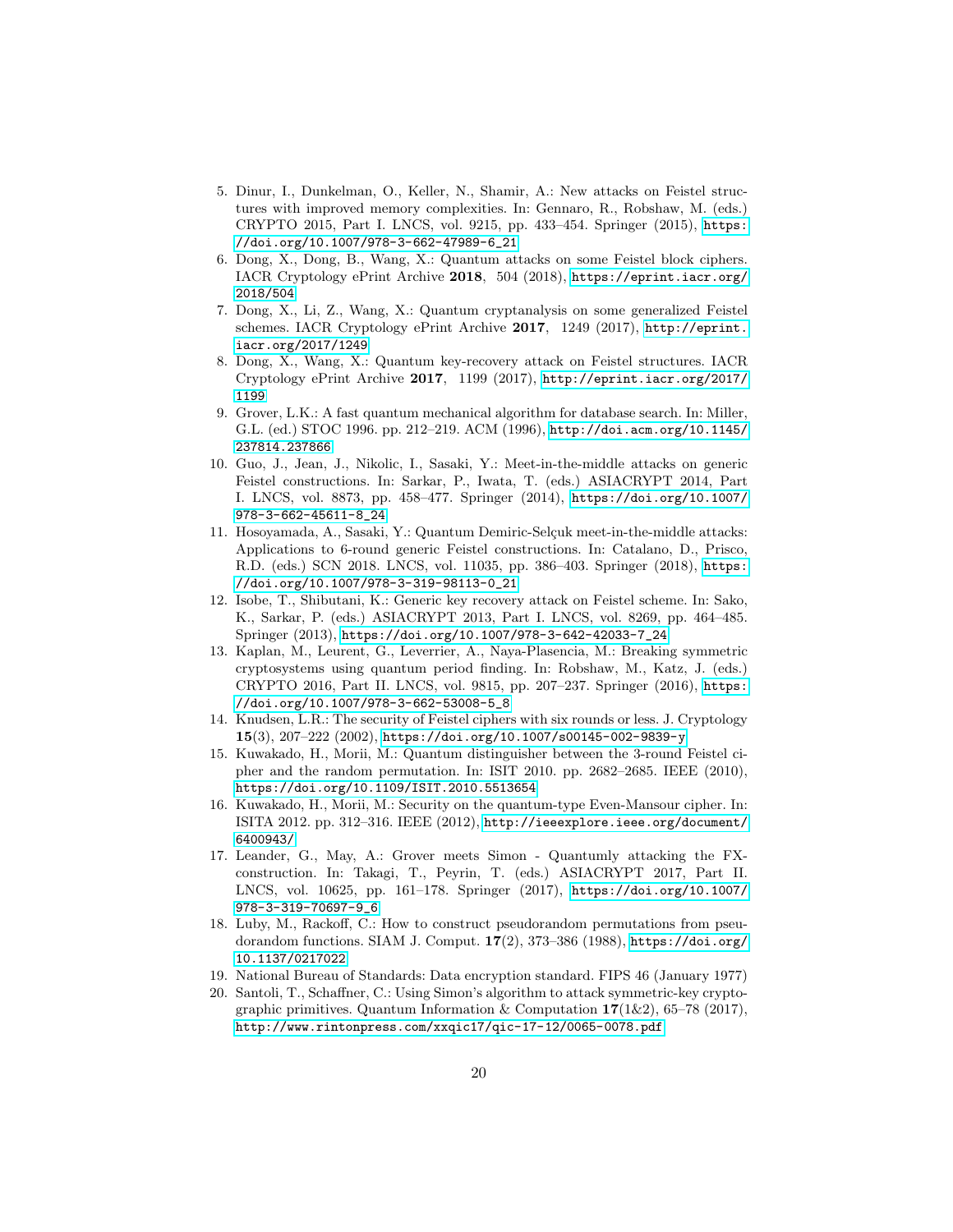- <span id="page-20-1"></span>21. Shibutani, K., Isobe, T., Hiwatari, H., Mitsuda, A., Akishita, T., Shirai, T.: Piccolo: An ultra-lightweight blockcipher. In: Preneel, B., Takagi, T. (eds.) CHES 2011. LNCS, vol. 6917, pp. 342–357. Springer (2011), [https://doi.org/10.1007/](https://doi.org/10.1007/978-3-642-23951-9_23) [978-3-642-23951-9\\_23](https://doi.org/10.1007/978-3-642-23951-9_23)
- <span id="page-20-3"></span>22. Simon, D.R.: On the power of quantum computation. SIAM J. Comput.  $26(5)$ , 1474–1483 (1997), <https://doi.org/10.1137/S0097539796298637>
- <span id="page-20-0"></span>23. Todo, Y.: Structural evaluation by generalized integral property. In: Oswald, E., Fischlin, M. (eds.) EUROCRYPT 2015, Part I. LNCS, vol. 9056, pp. 287–314. Springer (2015), [https://doi.org/10.1007/978-3-662-46800-5\\_12](https://doi.org/10.1007/978-3-662-46800-5_12)
- <span id="page-20-2"></span>24. Yang, G., Zhu, B., Suder, V., Aagaard, M.D., Gong, G.: The Simeck family of lightweight block ciphers. In: Güneysu, T., Handschuh, H. (eds.) CHES 2015. LNCS, vol. 9293, pp. 307–329. Springer (2015), [https://doi.org/10.1007/](https://doi.org/10.1007/978-3-662-48324-4_16) [978-3-662-48324-4\\_16](https://doi.org/10.1007/978-3-662-48324-4_16)

## <span id="page-20-4"></span>A Proof of Lemma [1](#page-7-3)

*Proof.* Suppose that  $\beta' = \beta$ . Then we have

$$
f^{\mathcal{O}}(\beta \parallel x) = f^{\mathcal{O}}(\beta' \parallel x') \Leftrightarrow P_2(x \oplus P_1(\alpha_{\beta})) = P_2(x' \oplus P_1(\alpha_{\beta})) \Leftrightarrow x = x'
$$

since  $P_2$  is a permutation. That is, in this case, we have  $\beta \parallel x = \beta' \parallel x'$ . Next, suppose that  $\beta' = \beta \oplus 1$ . We have

$$
f^{\mathcal{O}}(\beta \parallel x) = f^{\mathcal{O}}(\beta' \parallel x') \Leftrightarrow P_2(x \oplus P_1(\alpha_{\beta})) = P_2(x' \oplus P_1(\alpha_{\beta \oplus 1}))
$$
  
\n
$$
\Leftrightarrow x' = x \oplus P_1(\alpha_{\beta}) \oplus P_1(\alpha_{\beta \oplus 1})
$$
  
\n
$$
\Leftrightarrow x' = x \oplus P_1(\alpha_0) \oplus P_1(\alpha_1),
$$

where the last equivalence follows from  $\{\alpha_\beta, \alpha_\beta \oplus \alpha_0 \oplus \alpha_1\} = \{\alpha_0, \alpha_1\}$ . That is,  $\beta' \parallel x' = (\beta \parallel x) \oplus s.$ 

The other direction easily follows as we have

$$
f^{\circ}((\beta \parallel x) \oplus (1 \parallel P_1(\alpha_0) \oplus P_1(\alpha_1))) = P_2(x \oplus P_1(\alpha_0) \oplus P_1(\alpha_1) \oplus P_1(\alpha_{\beta \oplus 1}))
$$
  
=  $P_2(x \oplus P_1(\alpha_{\beta}))$   
=  $f^{\circ}(\beta \parallel x)$ .

Therefore, the lemma follows.  $\Box$ 

## <span id="page-20-5"></span>B Proof of Theorem [2](#page-11-0)

*Proof.* Remember that our distinguisher fails if and only if  $\mathcal{O} = \Pi$  and the dimension of the space spanned by  $\mathcal Y$  is less than  $\ell$ . Thus the failure probability equals to

$$
\Pr\left[\Pi \stackrel{\$}{\leftarrow} \text{Perm}(n), (y_i, w_i) \leftarrow (\text{measure } \mathcal{S}_{f^{\Pi}} |0^{\ell+m}) \text{ for } 1 \le i \le \eta:
$$
  

$$
\dim(\text{Span}(y_1, \dots, y_\eta)) \le \ell - 1\right]
$$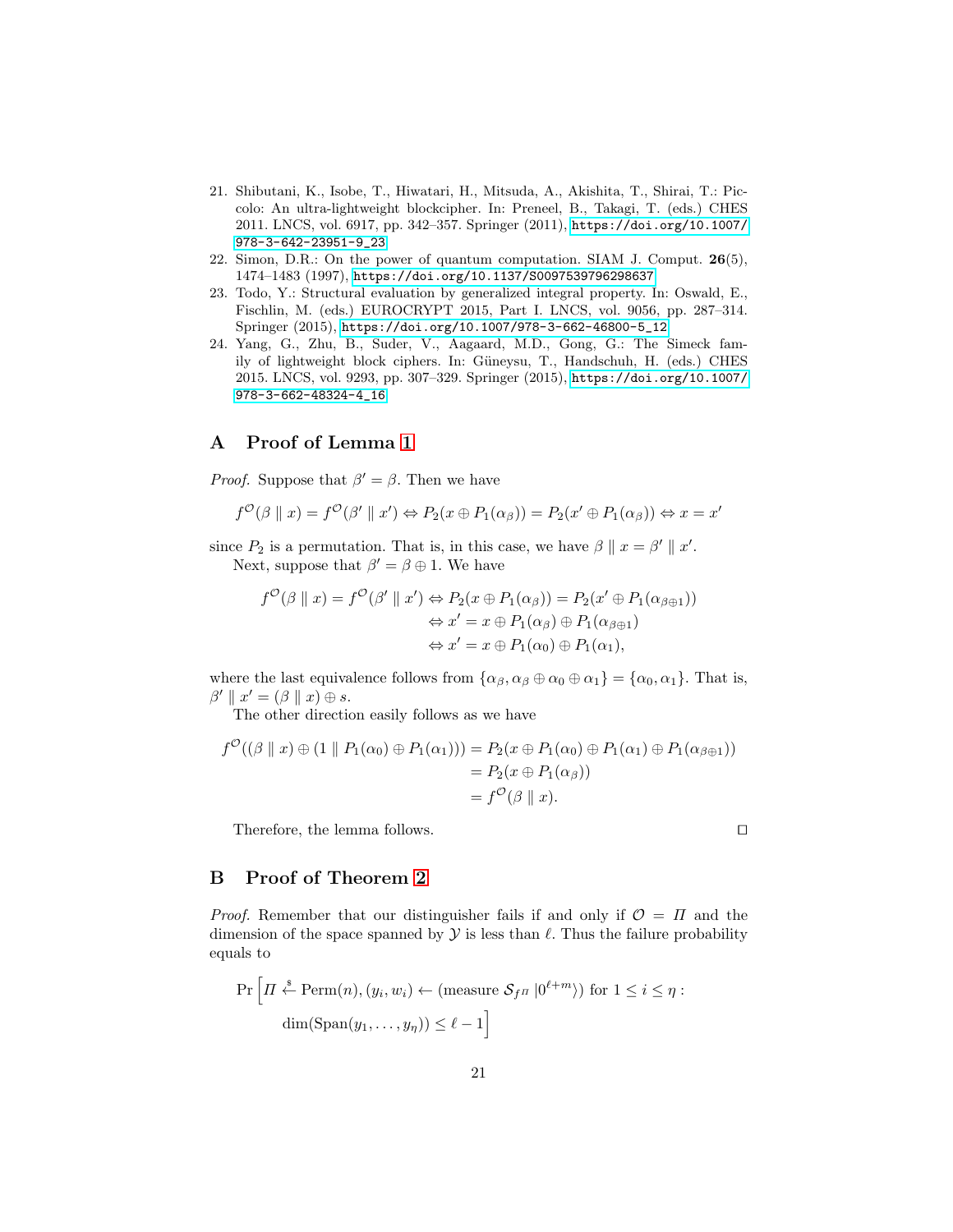$$
= \Pr\left[\Pi \stackrel{\$}{\leftarrow} \text{Perm}(n), (y_i, w_i) \leftarrow (\text{measure } \mathcal{S}_{f^{\Pi}} | 0^{\ell+m})\right) \text{ for } 1 \leq i \leq \eta:
$$
\n
$$
\dim(\text{Span}(y_1, \dots, y_\eta)) \leq \ell - 1 \land \Pi \notin \text{irr}_{f}^{\delta}\right]
$$
\n
$$
+ \Pr\left[\Pi \stackrel{\$}{\leftarrow} \text{Perm}(n), (y_i, w_i) \leftarrow (\text{measure } \mathcal{S}_{f^{\Pi}} | 0^{\ell+m})\right) \text{ for } 1 \leq i \leq \eta:
$$
\n
$$
\dim(\text{Span}(y_1, \dots, y_\eta)) \leq \ell - 1 \land \Pi \in \text{irr}_{f}^{\delta}\right]
$$
\n
$$
\leq \Pr\left[\Pi \stackrel{\$}{\leftarrow} \text{Perm}(n), (y_i, w_i) \leftarrow (\text{measure } \mathcal{S}_{f^{\Pi}} | 0^{\ell+m})\right) \text{ for } 1 \leq i \leq \eta:
$$
\n
$$
\dim(\text{Span}(y_1, \dots, y_\eta)) \leq \ell - 1 \middle| \Pi \notin \text{irr}_{f}^{\delta}\right]
$$
\n
$$
+ \Pr\left[\Pi \stackrel{\$}{\leftarrow} \text{Perm}(n) : \Pi \in \text{irr}_{f}^{\delta}\right]
$$
\n(9)

The first term of the right hand side of equation [\(9\)](#page-21-0) is upper bounded as

<span id="page-21-0"></span>
$$
\Pr\left[\Pi \stackrel{\text{s}}{\leftarrow} \text{Perm}(n), (y_i, w_i) \leftarrow (\text{measure } \mathcal{S}_{f^{\Pi}} | 0^{\ell+m} \rangle) \text{ for } 1 \leq i \leq \eta : \text{dim}(\text{Span}(y_1, \dots, y_\eta)) \leq \ell - 1 \Big| \Pi \notin \text{irr}_{f}^{\delta}\right] \leq \Pr\left[\Pi \stackrel{\text{s}}{\leftarrow} \text{Perm}(n), (y_i, w_i) \leftarrow (\text{measure } \mathcal{S}_{f^{\Pi}} | 0^{\ell+m} \rangle) \text{ for } 1 \leq i \leq \eta : \exists t \in \{0, 1\}^{\ell} \setminus \{0^{\ell}\} \text{ s.t. } t \perp y_1 \wedge \dots \wedge t \perp y_\eta \Big| \Pi \notin \text{irr}_{f}^{\delta}\right] \leq \sum_{t \in \{0, 1\}^{\ell} \setminus \{0^{\ell}\}} \Pr\left[\Pi \stackrel{\text{s}}{\leftarrow} \text{Perm}(n), (y_i, w_i) \leftarrow (\text{measure } \mathcal{S}_{f^{\Pi}} | 0^{\ell+m} \rangle) \text{ for } 1 \leq i \leq \eta : \text{if } t \perp y_1 \wedge \dots \wedge t \perp y_\eta \Big| \Pi \notin \text{irr}_{f}^{\delta}\right] \leq \sum_{t \in \{0, 1\}^{\ell} \setminus \{0^{\ell}\}} \left(\Pr\left[\Pi \stackrel{\text{s}}{\leftarrow} \text{Perm}(n), (y, w) \leftarrow (\text{measure } \mathcal{S}_{f^{\Pi}} | 0^{\ell+m} \rangle) : \text{if } t \perp y \Big| \Pi \notin \text{irr}_{f}^{\delta}\right]\right)^{\eta} \leq 2^{\ell} \cdot \max_{t \in \{0, 1\}^{\ell} \setminus \{0^{\ell}\}} \left(\Pr\left[\Pi \stackrel{\text{s}}{\leftarrow} \text{Perm}(n), (y, w) \leftarrow (\text{measure } \mathcal{S}_{f^{\Pi}} | 0^{\ell+m} \rangle) : \text{if } t \perp y \Big| \Pi \notin \text{irr}_{f}^{\delta}\right]\right)^{\eta}.
$$

Now we introduce the following lemma, which is proven as a subordinate result in the proof of Theorem 1 in [\[13\]](#page-19-9).

**Lemma 3 (Kaplan et al. [\[13\]](#page-19-9)).** Let  $f: \{0,1\}^{\ell} \to \{0,1\}^m$  be a fixed function, and  $U_f : |x\rangle |y\rangle \mapsto |x\rangle |y \oplus f(x)\rangle$  be the corresponding unitary operator. Then,

$$
\Pr\left[(x, y) \leftarrow \text{(measure } \mathcal{S}_f \, |0^{\ell+m}\rangle) : x \perp t\right]
$$
\n
$$
= \frac{1}{2} \left(1 + \Pr\left[x \stackrel{\text{s}}{\leftarrow} \{0, 1\}^{\ell} : f(x \oplus t) = f(x)\right]\right)
$$

holds for any  $t \in \{0,1\}^{\ell}$ .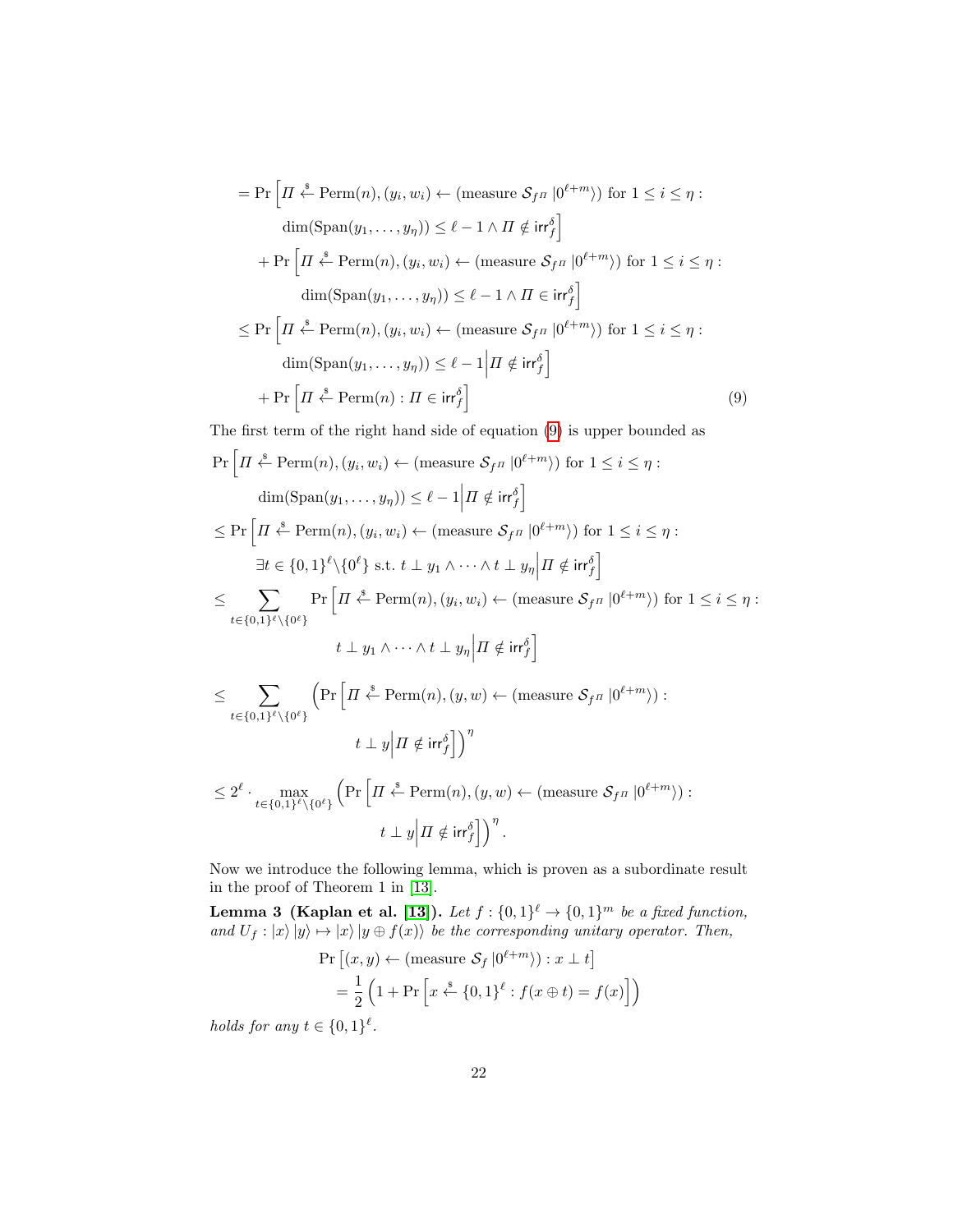From the above lemma it follows that

$$
2^{\ell} \cdot \max_{t \in \{0,1\}^{\ell} \setminus \{0^{\ell}\}} \left( \Pr\left[ \Pi \stackrel{\$}{\leftarrow} \text{Perm}(n), (y, w) \leftarrow (\text{measure } \mathcal{S}_{f^{\Pi}} | 0^{\ell+m} \rangle) : \right. \right. \\
 \left. t \perp y \middle| \Pi \notin \text{irr}_{f}^{\delta} \right] \right)^{\eta} \\
= 2^{\ell} \cdot \max_{t \in \{0,1\}^{\ell} \setminus \{0^{\ell}\}} \left( \frac{1}{2} \left( 1 + \Pr\left[ \Pi \stackrel{\$}{\leftarrow} \text{Perm}(n), x \stackrel{\$}{\leftarrow} \{0,1\}^{\ell} : \right. \right. \\
\left. f^{\Pi}(x \oplus t) = f^{\Pi}(x) \middle| \Pi \notin \text{irr}_{f}^{\delta} \right] \right) \right)^{\eta} . \tag{10}
$$

In addition, by assumption, for any fixed permutation  $\pi \notin \text{irr}_f^{\delta}$  it holds that

<span id="page-22-1"></span>
$$
\Pr\left[x \stackrel{\$}{\leftarrow} \{0,1\}^{\ell} : f^{\pi}(x \oplus t) = f^{\pi}(x)\right] = \epsilon_f^{\pi} \le 1 - \delta.
$$

Hence the right hand side of equation [\(10\)](#page-22-1) is upper bounded by  $2^{\ell} \cdot \left(\frac{1}{2}(1 + (1 - \ell)\right)$  $(\delta$ )))<sup>η</sup> =  $2^{\ell-\eta} (2-\delta)^{\eta}$ . Moreover, from the fact that  $(1-x)^{-1/x} \geq e$  holds for  $0 < x < 1$ , we have

$$
2^{\ell - \eta} (2 - \delta)^{\eta} \le 2^{\ell} \left( (1 - \delta/2)^{-2/\delta} \right)^{\delta \eta/2} \le 2^{\ell} \cdot e^{-\delta \eta/2}.
$$
 (11)

Therefore, from equations [\(9\)](#page-21-0) and [\(11\)](#page-22-2), the failure probability of our algorithm is upper bounded by

$$
\frac{2^{\ell}}{e^{\delta \eta/2}} + \Pr_{\Pi}[\Pi \in \text{irr}_f^{\delta}],\tag{12}
$$

which completes the proof.  $\Box$ 

<span id="page-22-2"></span>
$$
x = \frac{1}{2} \sum_{i=1}^{n} \frac{1}{2} \sum_{i=1}^{n} \frac{1}{2} \sum_{i=1}^{n} \frac{1}{2} \sum_{i=1}^{n} \frac{1}{2} \sum_{i=1}^{n} \frac{1}{2} \sum_{i=1}^{n} \frac{1}{2} \sum_{i=1}^{n} \frac{1}{2} \sum_{i=1}^{n} \frac{1}{2} \sum_{i=1}^{n} \frac{1}{2} \sum_{i=1}^{n} \frac{1}{2} \sum_{i=1}^{n} \frac{1}{2} \sum_{i=1}^{n} \frac{1}{2} \sum_{i=1}^{n} \frac{1}{2} \sum_{i=1}^{n} \frac{1}{2} \sum_{i=1}^{n} \frac{1}{2} \sum_{i=1}^{n} \frac{1}{2} \sum_{i=1}^{n} \frac{1}{2} \sum_{i=1}^{n} \frac{1}{2} \sum_{i=1}^{n} \frac{1}{2} \sum_{i=1}^{n} \frac{1}{2} \sum_{i=1}^{n} \frac{1}{2} \sum_{i=1}^{n} \frac{1}{2} \sum_{i=1}^{n} \frac{1}{2} \sum_{i=1}^{n} \frac{1}{2} \sum_{i=1}^{n} \frac{1}{2} \sum_{i=1}^{n} \frac{1}{2} \sum_{i=1}^{n} \frac{1}{2} \sum_{i=1}^{n} \frac{1}{2} \sum_{i=1}^{n} \frac{1}{2} \sum_{i=1}^{n} \frac{1}{2} \sum_{i=1}^{n} \frac{1}{2} \sum_{i=1}^{n} \frac{1}{2} \sum_{i=1}^{n} \frac{1}{2} \sum_{i=1}^{n} \frac{1}{2} \sum_{i=1}^{n} \frac{1}{2} \sum_{i=1}^{n} \frac{1}{2} \sum_{i=1}^{n} \frac{1}{2} \sum_{i=1}^{n} \frac{1}{2} \sum_{i=1}^{n} \frac{1}{2} \sum_{i=1}^{n} \frac{1}{2} \sum_{i=1}^{n} \frac{1}{2} \sum_{i=1}^{n} \frac{1}{2} \sum_{i=1}^{n} \frac{1}{2} \sum_{i=1}^{n} \frac{1}{2} \sum
$$

# <span id="page-22-0"></span>C Experimental Results on  $\Pr_{II}[II \in \mathsf{irr}_f^{1/2}]$

We present our experimental results about  $Pr_{\Pi}[\Pi \in \text{irr}_f^{1/2}]$  where we use f that is described in Sect. [5.](#page-12-0) For  $n = 4, 6, 8$ , we are interested in the number of permutations that belong to  $irr_f^{1/2}$ . For  $n = 4$ , there are  $(2^4)! \approx 2^{44.25}$  permutations, and it is possible to precisely derive the value of  $Pr_{\Pi}[\Pi \in \text{irr}_{f}^{1/2}]$ . For  $n \geq 6$ , it is not possible to exhaustively evaluate all the permutations. We thus generated permutations randomly and see if they belong to  $\int_{f}^{1/2}$  or not. Our results are represented in Table [2](#page-23-0) and Table [3.](#page-23-1) The exponent of the ratio is rounded off to the second decimal place. We see that  $Pr_{\Pi}[H \in \text{irr}_f^{1/2}]$  is already sufficiently small for  $n = 4$ , and as n becomes larger, the ratio becomes even smaller. Note that for instance  $\Pr_H[I \in \text{irr}_f^{1/2}] = 0.8$  is sufficiently small for our distinguishing attack to practically succeed. In fact, in this case, the success probability of our distinguisher is at least  $0.2 - (2/e)^{n/2+1}$  with  $\delta = 1/2$  and  $\eta = 2n + 4$ , which is sufficiently large.